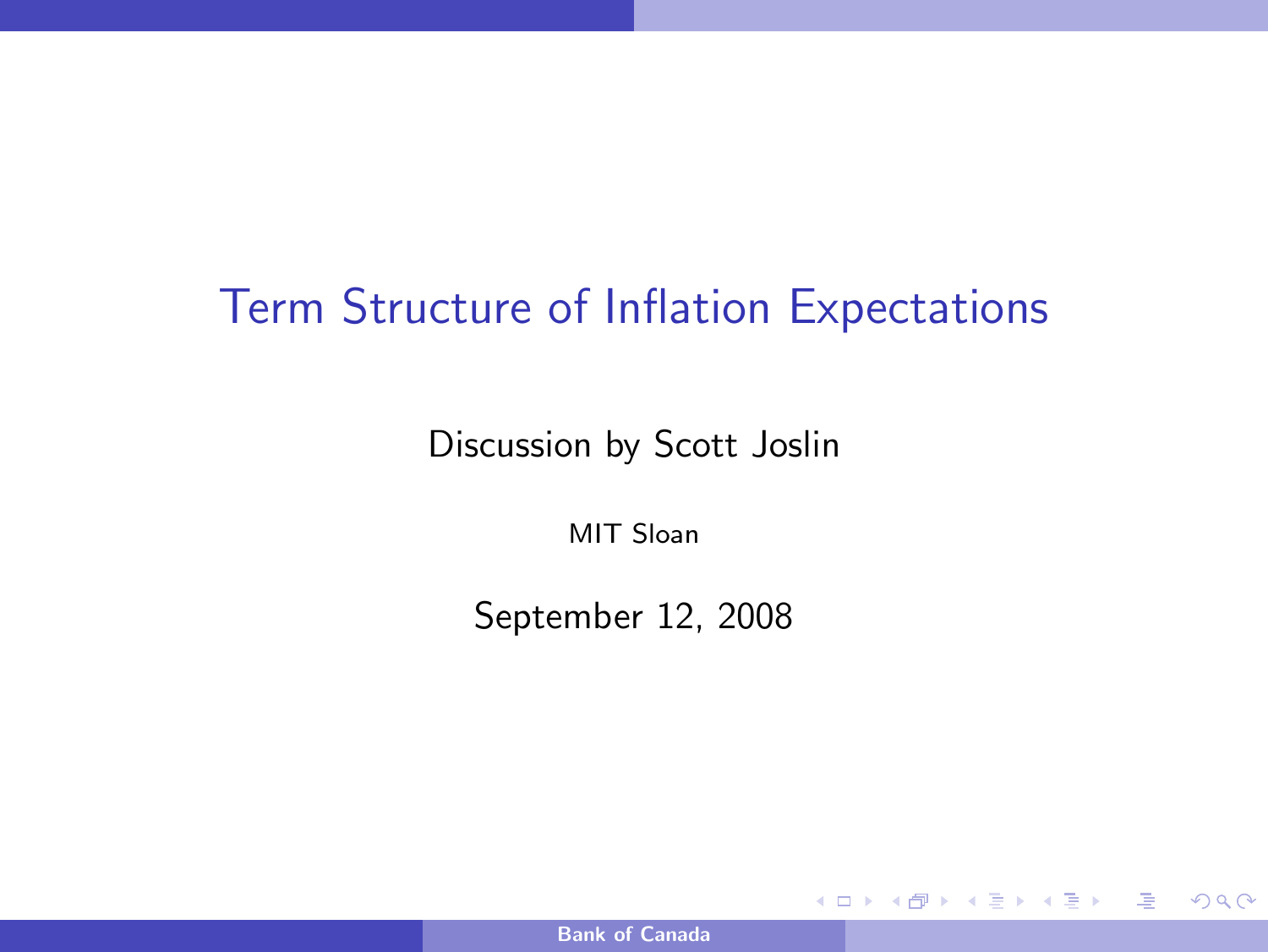#### **Overview**

In this paper:

- **1** Develop a macro-term structure model incoporating subjective survey forecasts of inflation
- <sup>2</sup> Find that yields respond to inflation forecasts
- **3** Inflation foreacasts offers improved performance in yield forecasting
- **4** Inflation expectations have become more anchored through time resulting in a flat term structure of inflation expecations

- 4 重 8 4 重 8 。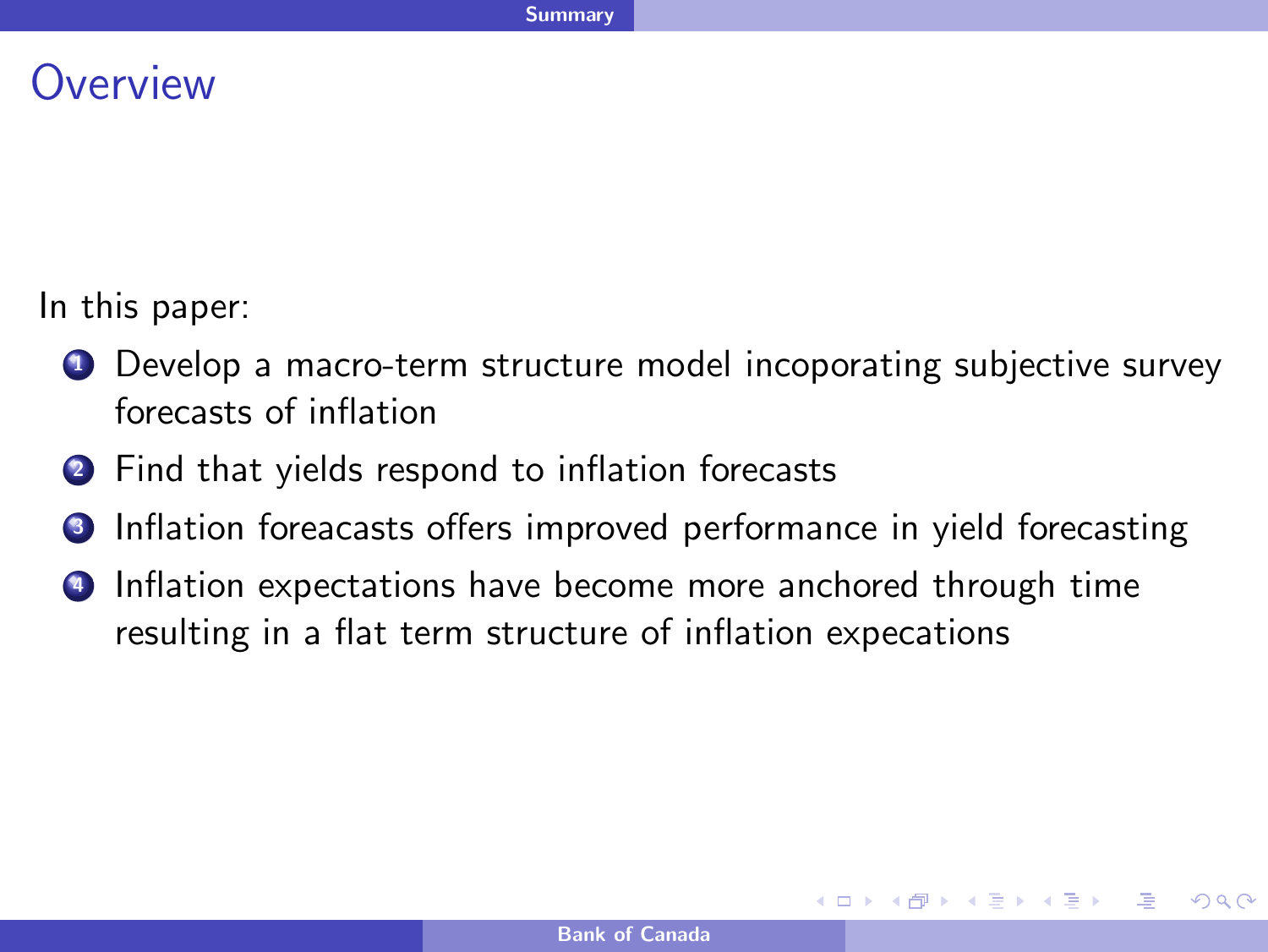## **Discussion**

- **1** Subjective forecasts
- 2 Parameter stability
- **3** Inflation risk premia

**∢ ロ ▶ → イ 冊** 

 $\sim$ 

Ξ

一本 三 下

 $\sim$ 

 $299$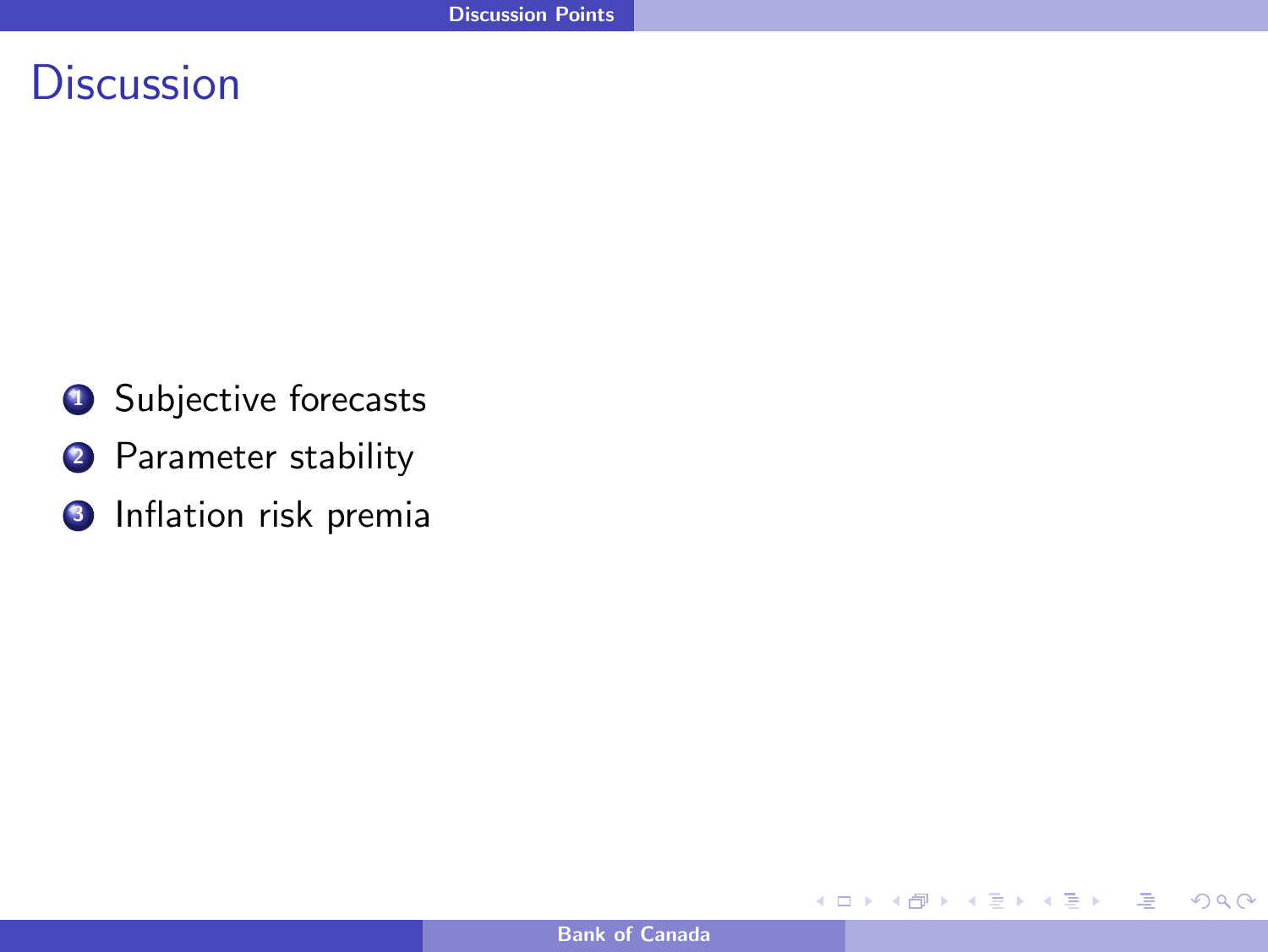# Identification of subjective probabilities

The paper supposes that agent subjective measure is equivalent and they perhaps have incorrect beliefs about future inflation.

 $S_{t+1} = AS_t + b + \epsilon_{t+1}^P$  under P  $S_{t+1} = A^* S_t + b^* + \epsilon_{t+1}^*$  under subjective beliefs where  $\mathcal{S}_t = \langle \pi_t, g_t, X^1_t, X^2_t \rangle$ 

KED KAP KED KED E VAR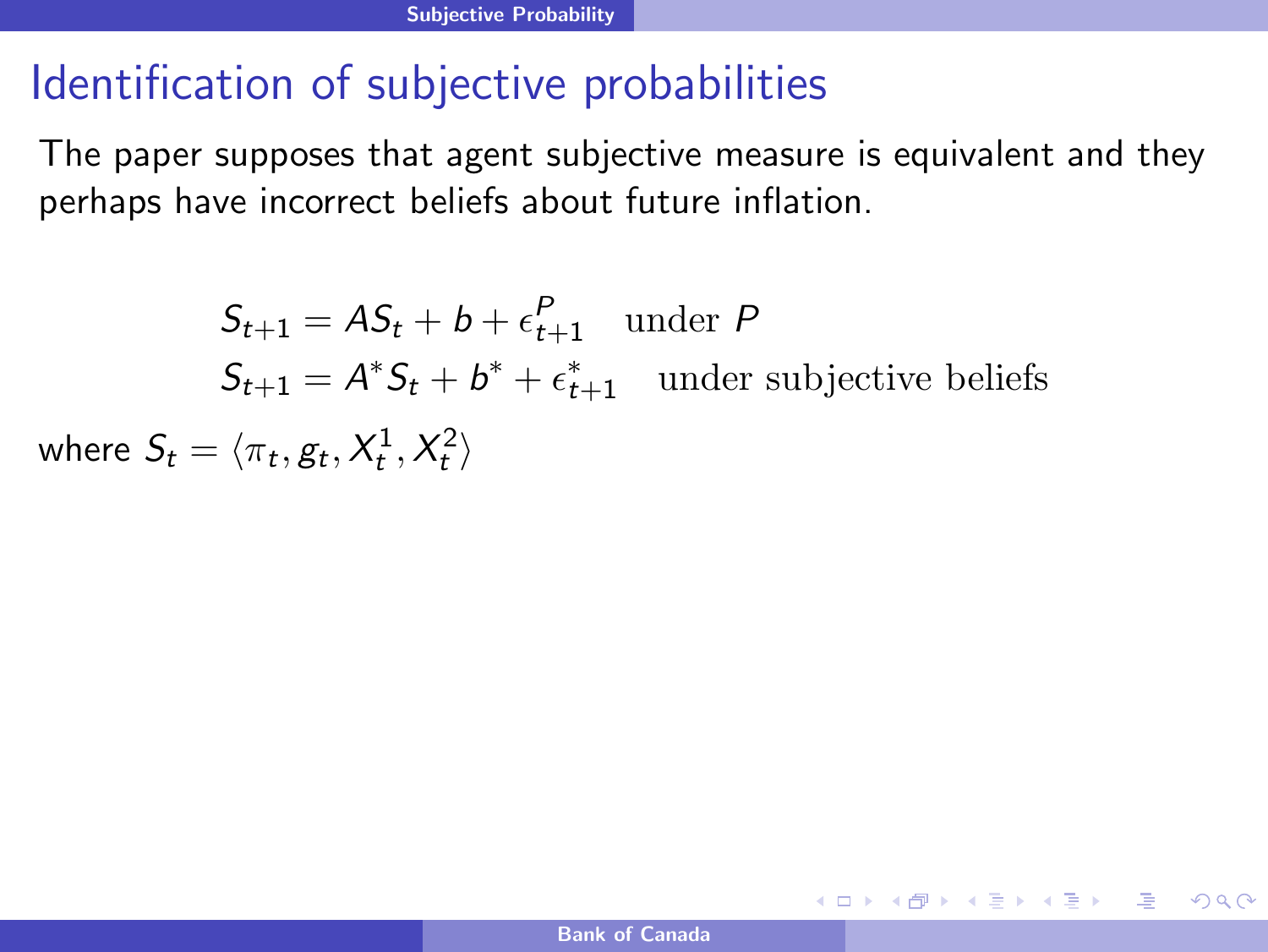# Identification of subjective probabilities

The paper supposes that agent subjective measure is equivalent and they perhaps have incorrect beliefs about future inflation.

 $S_{t+1} = AS_t + b + \epsilon_{t+1}^P$  under P  $S_{t+1} = A^* S_t + b^* + \epsilon_{t+1}^*$  under subjective beliefs where  $\mathcal{S}_t = \langle \pi_t, g_t, X^1_t, X^2_t \rangle$ 

They constrain suppose that investors have correct beliefs about the conditional mean of all variables except inflation:

$$
A - A^* = \left[ \begin{array}{rrr} 0 & 0 & 0 & 0 \\ * & * & * & * \\ 0 & 0 & 0 & 0 \\ 0 & 0 & 0 & 0 \end{array} \right]
$$

K ロ ▶ K @ ▶ K 할 ▶ K 할 ▶ ( 할 ) 1000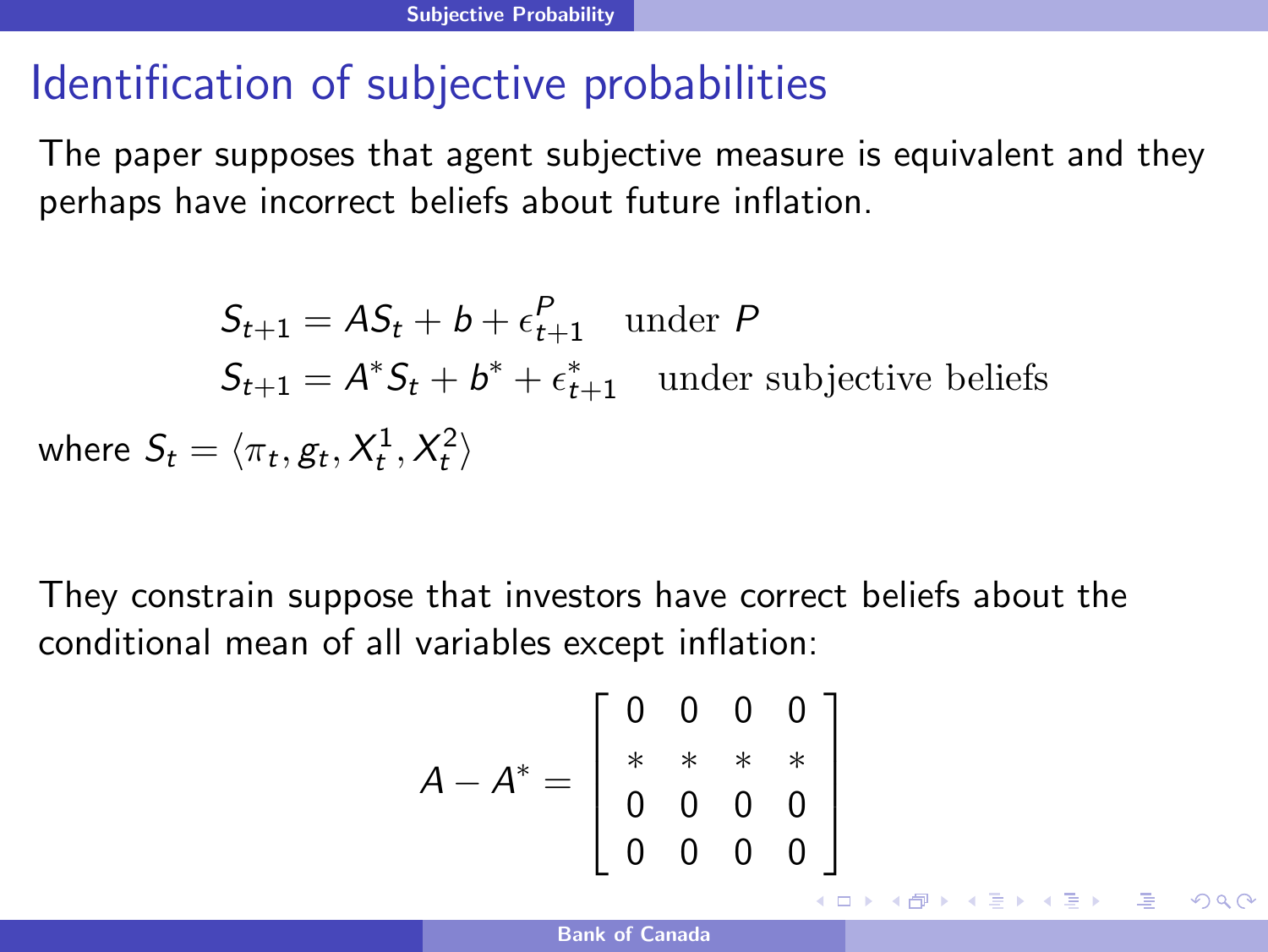**1** Such restrictions are incompatible with latent states. If we replace  $S_t$  with

$$
\hat{S}_t = \left[ \begin{array}{cc} I_2 & 0 \\ R_{21} & R_{22} \end{array} \right] S_t
$$

then the new state variable will not satisfy the constraint and be observationally equivalent model. (i.e. if I choose a different normalization and impose the constraint, our models wont be equivalent.)

**←ロ ▶ ← ← 冊 ▶** 

化重变 化重变化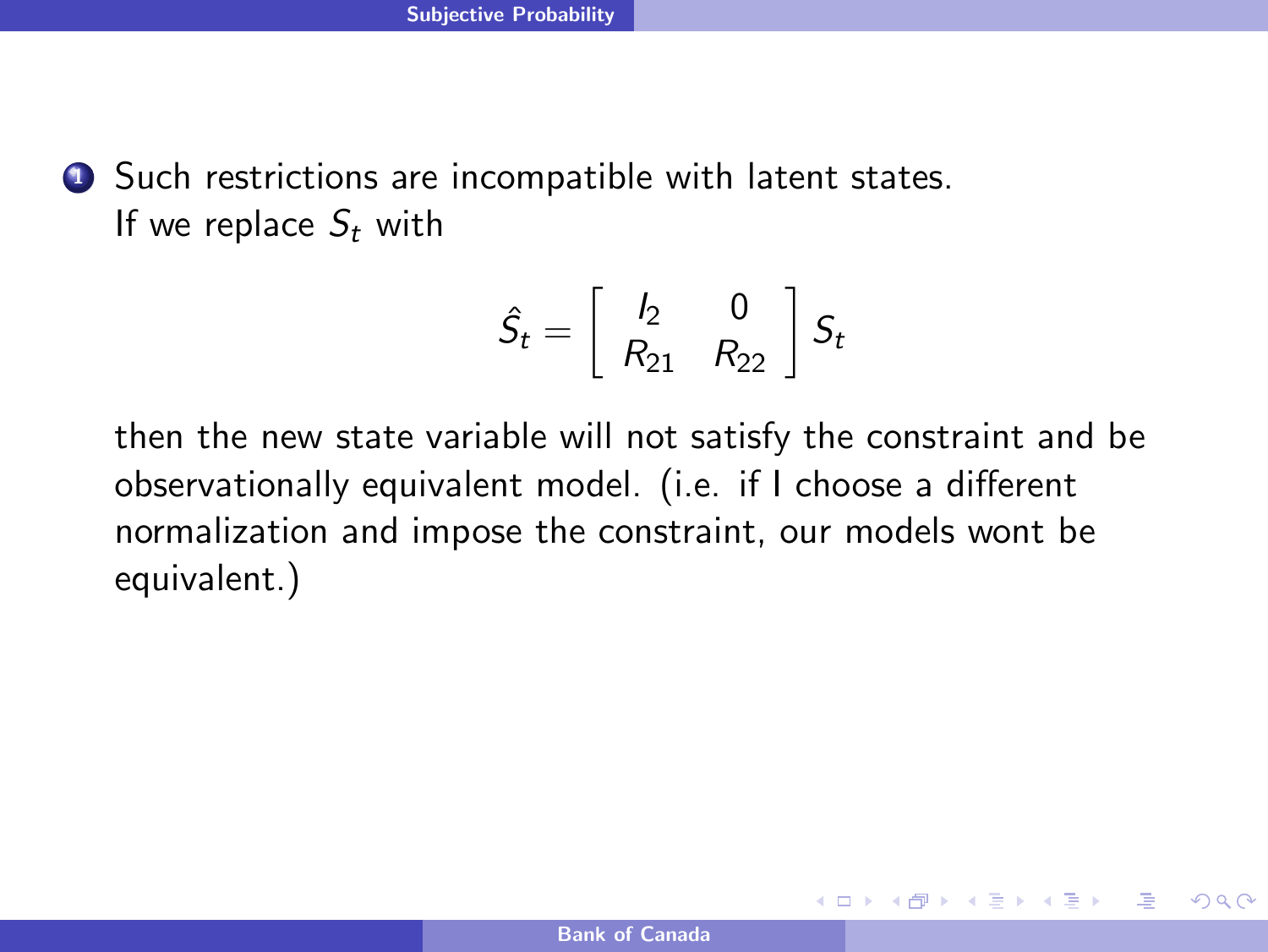**1** Such restrictions are incompatible with latent states. If we replace  $S_t$  with

$$
\hat{S}_t = \left[ \begin{array}{cc} I_2 & 0 \\ R_{21} & R_{22} \end{array} \right] S_t
$$

then the new state variable will not satisfy the constraint and be observationally equivalent model. (i.e. if I choose a different normalization and impose the constraint, our models wont be equivalent.)

2 In principle, even if investors have correct beliefs about inflation at the 1-quarter horizon, they may have incorrect beliefs about inflation at longer horizons

メロト メ何 トメ ミト メ ミトー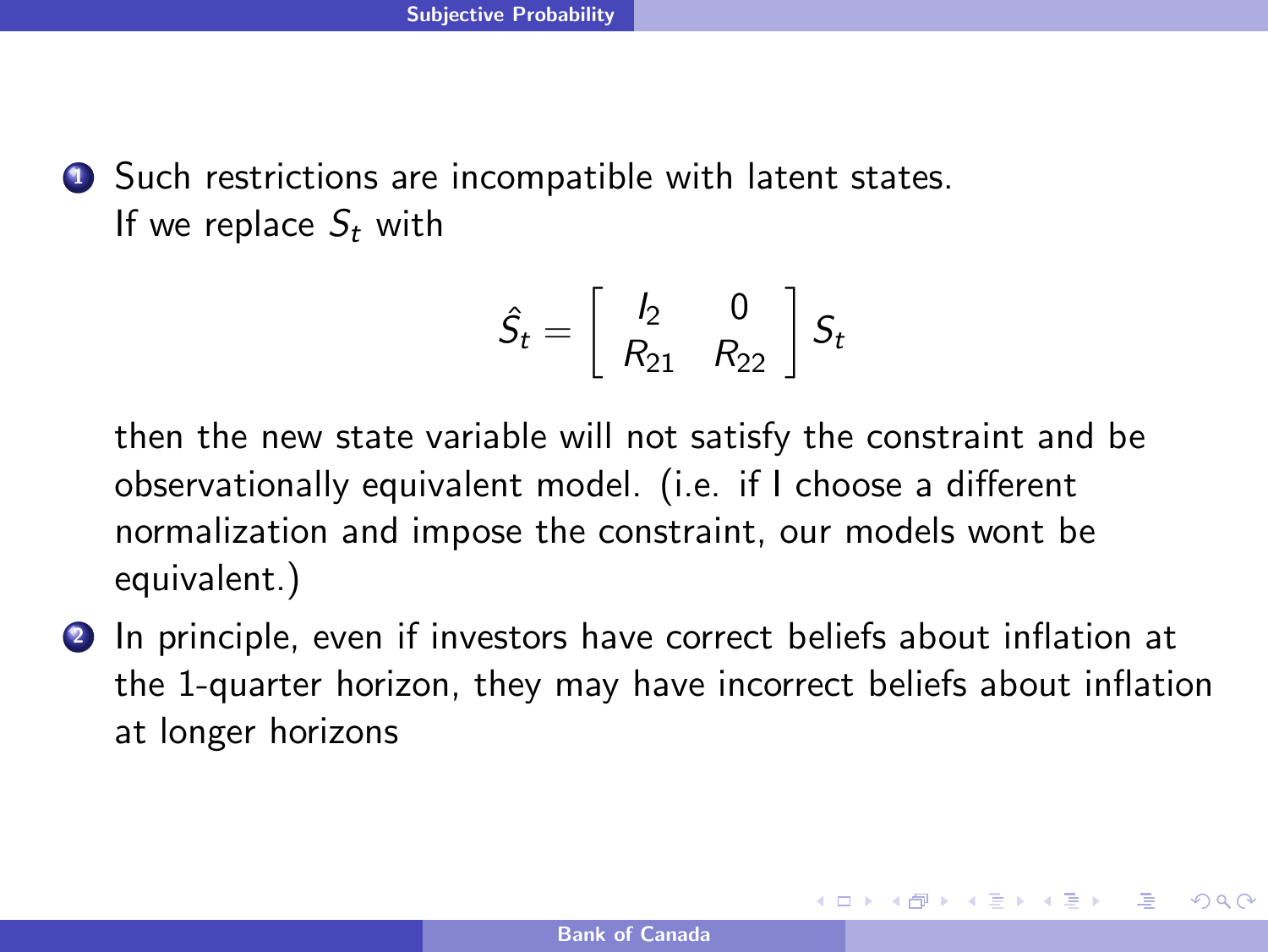**1** To know what can be identified for the subjective measures, we must take a stand on what is in the span of the term structure of inflation expectations.

**∢ ロ ▶ → イ 冊** 

ミメスミメ

 $QQ$ 

画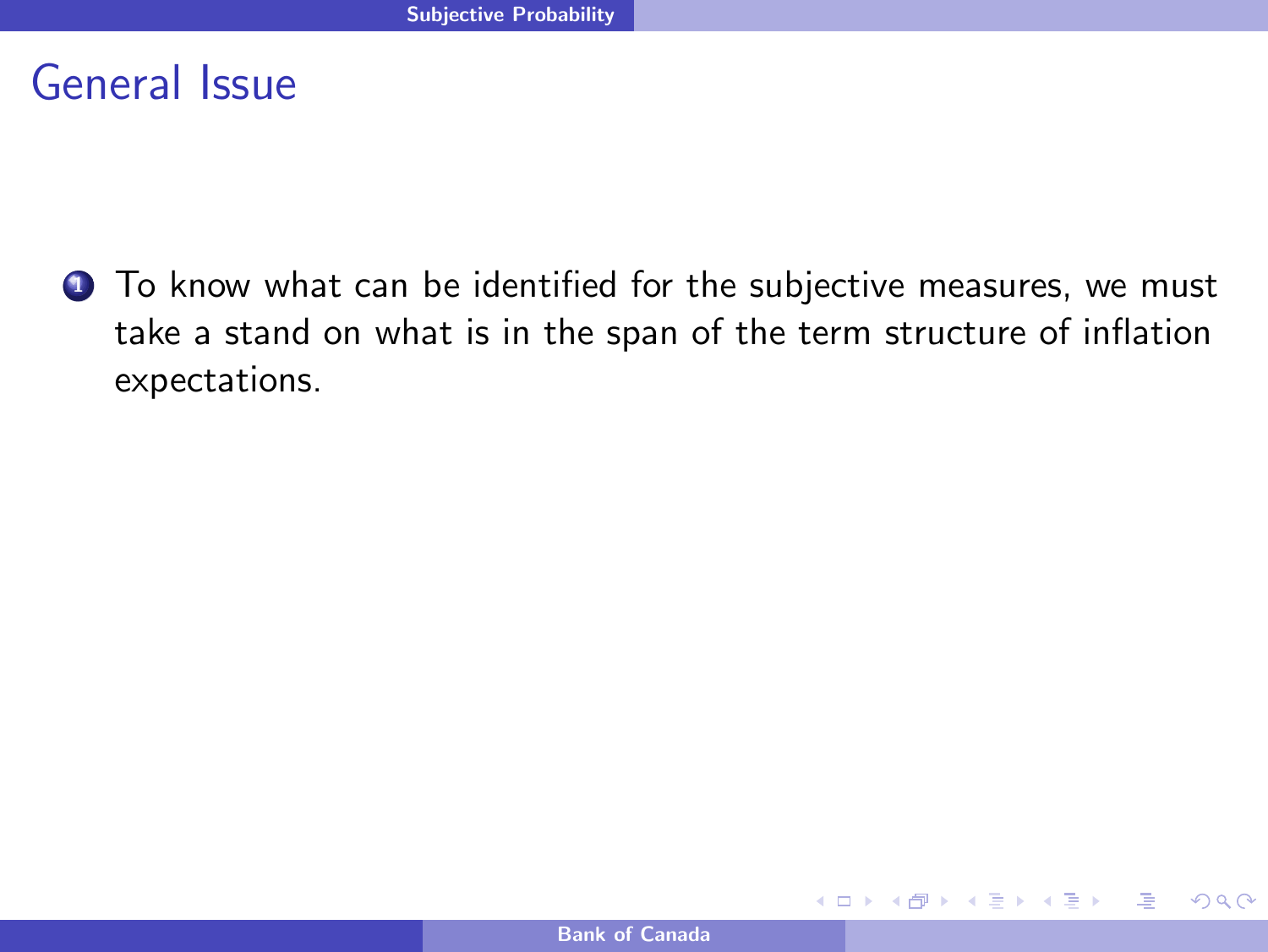- **1** To know what can be identified for the subjective measures, we must take a stand on what is in the span of the term structure of inflation expectations.
- 2 Do we believe that knowledge of the data generating process and perfect observation of inflation forecast would reveal all yield and macro information?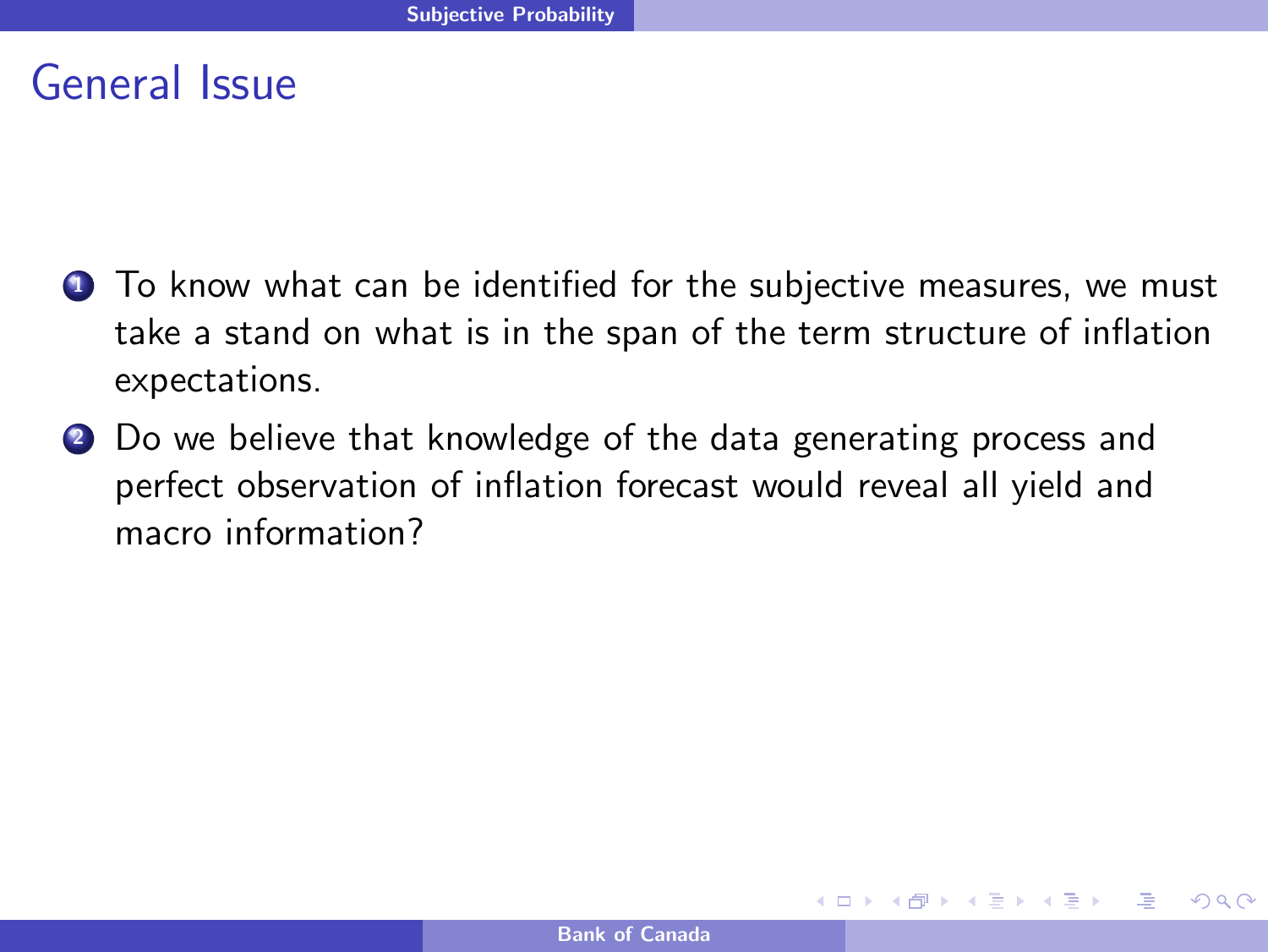- **1** To know what can be identified for the subjective measures, we must take a stand on what is in the span of the term structure of inflation expectations.
- 2 Do we believe that knowledge of the data generating process and perfect observation of inflation forecast would reveal all yield and macro information? What is the minmial dimensional process that makes  $\pi_t$  Markov under  $\mathbb{P}^i$ ?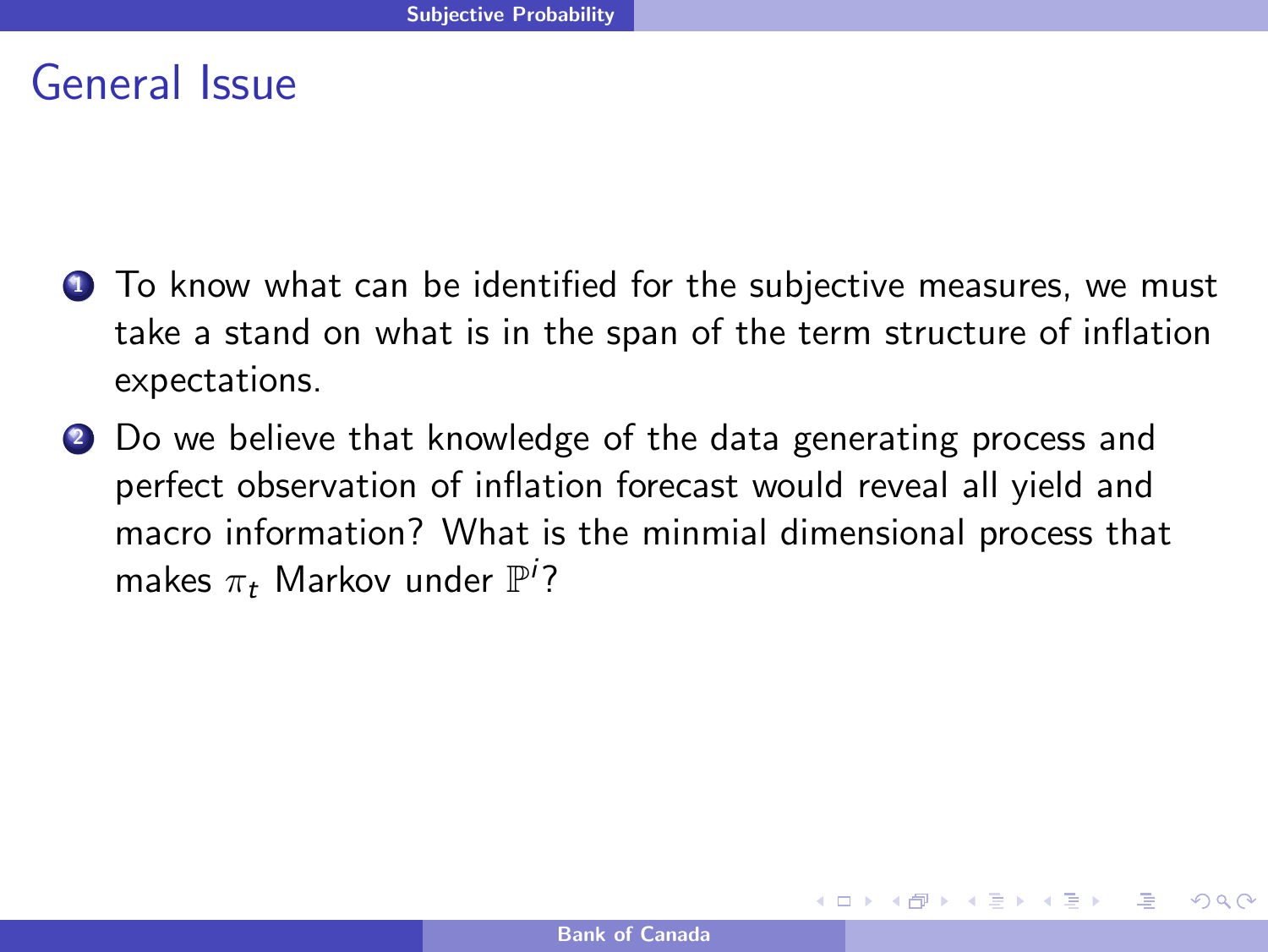- **1** To know what can be identified for the subjective measures, we must take a stand on what is in the span of the term structure of inflation expectations.
- 2 Do we believe that knowledge of the data generating process and perfect observation of inflation forecast would reveal all yield and macro information? What is the minmial dimensional process that makes  $\pi_t$  Markov under  $\mathbb{P}^i$ ?
- $\bullet$  The issue is the exact same for the  ${\mathbb Q}$  measure as the  ${\mathbb P}^i$  measure and more interesting.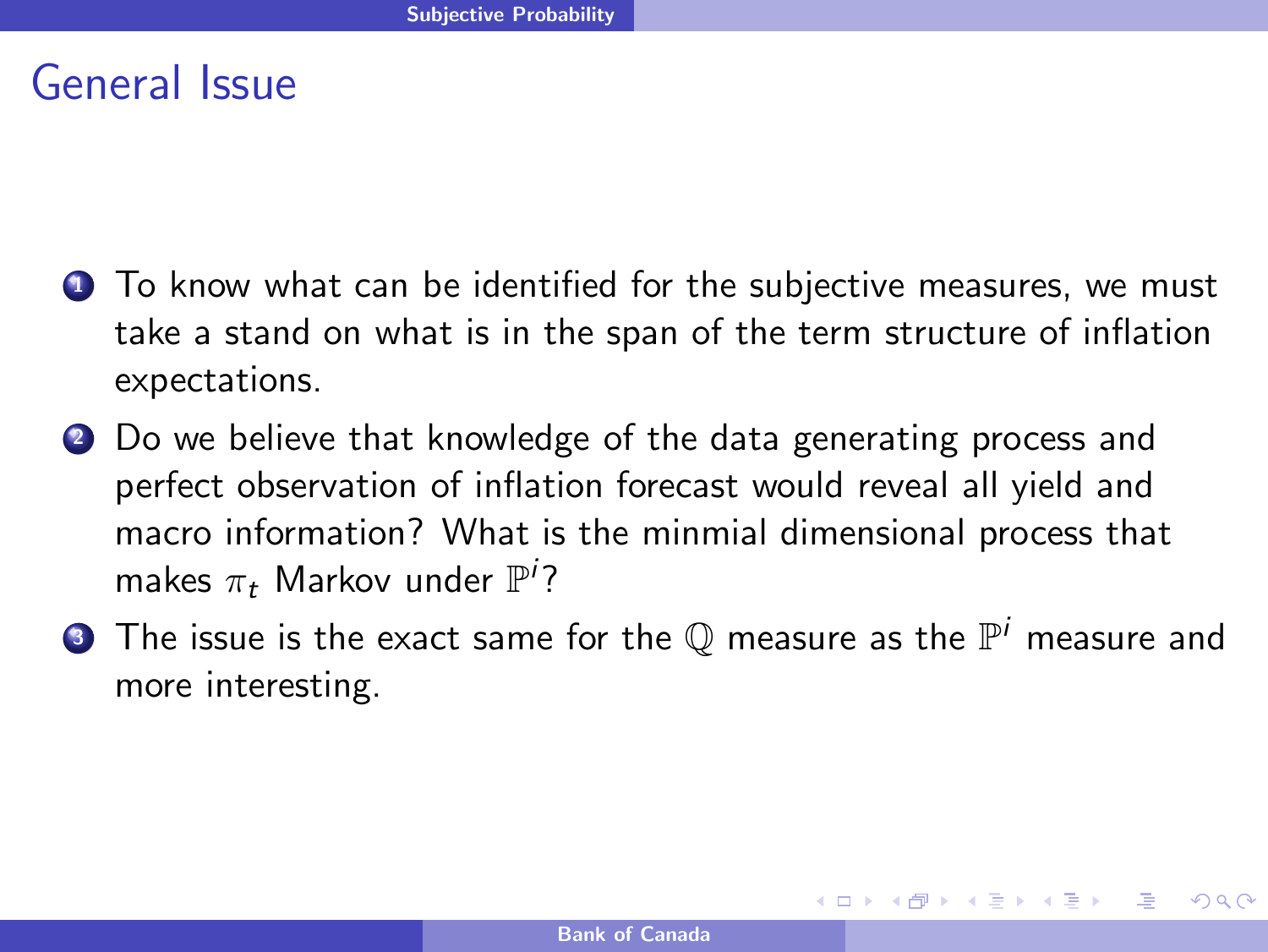#### Parameter Stability

Some of the "No-Forecast" predictions seem counterintuitive. For example, in 2001, the model predicts inflation will rise above 5% in the next year. Why is this?

**←ロ ▶ ← ← 冊 ▶** 

- 4 重 8 3 重 8

 $QQ$ 

画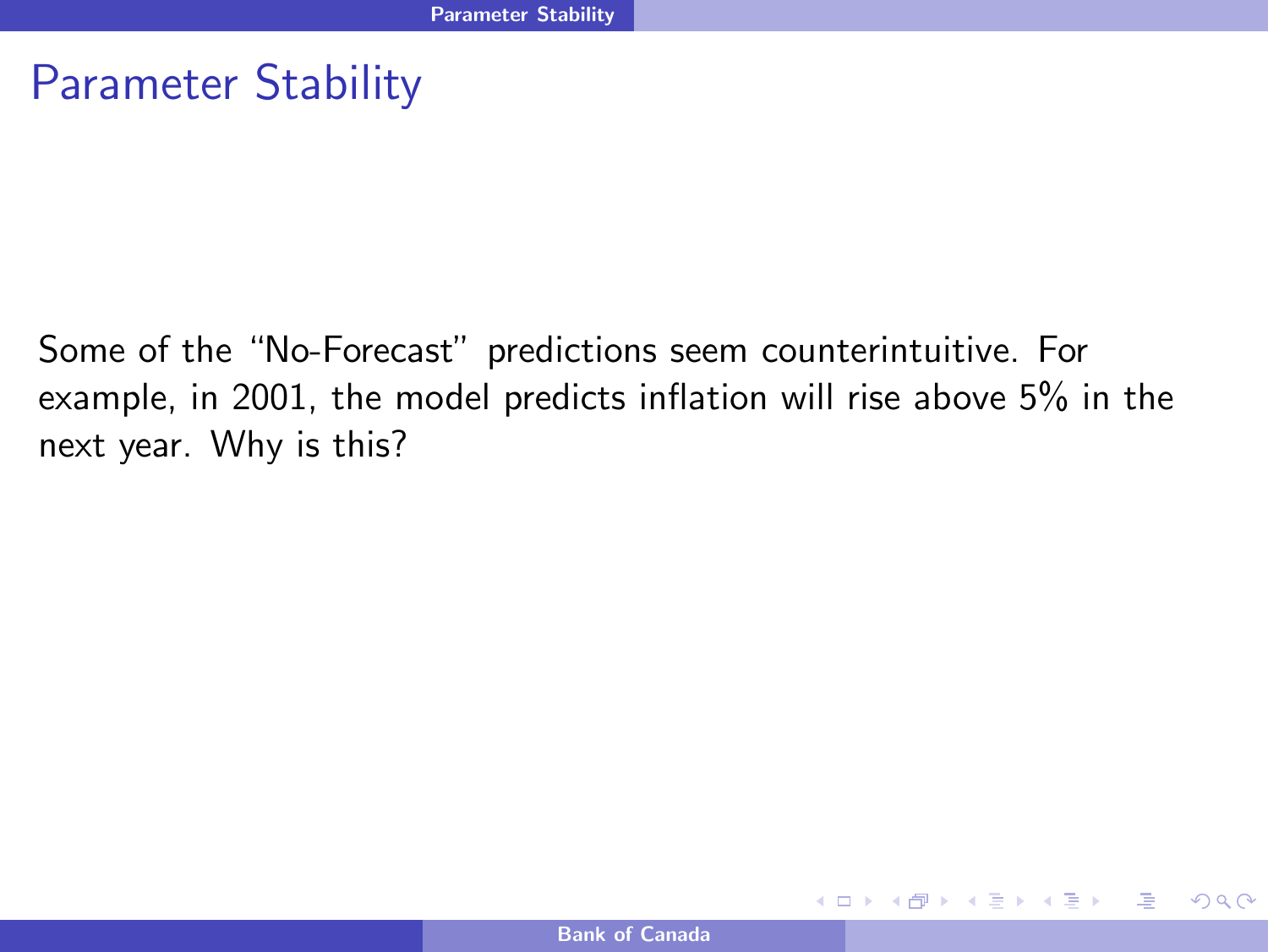#### Parameter Stability

Some of the "No-Forecast" predictions seem counterintuitive. For example, in 2001, the model predicts inflation will rise above 5% in the next year. Why is this?

Let's see if we can replicate this result in less sophisticated ways...

イロト イ母 トイヨ トイヨ トー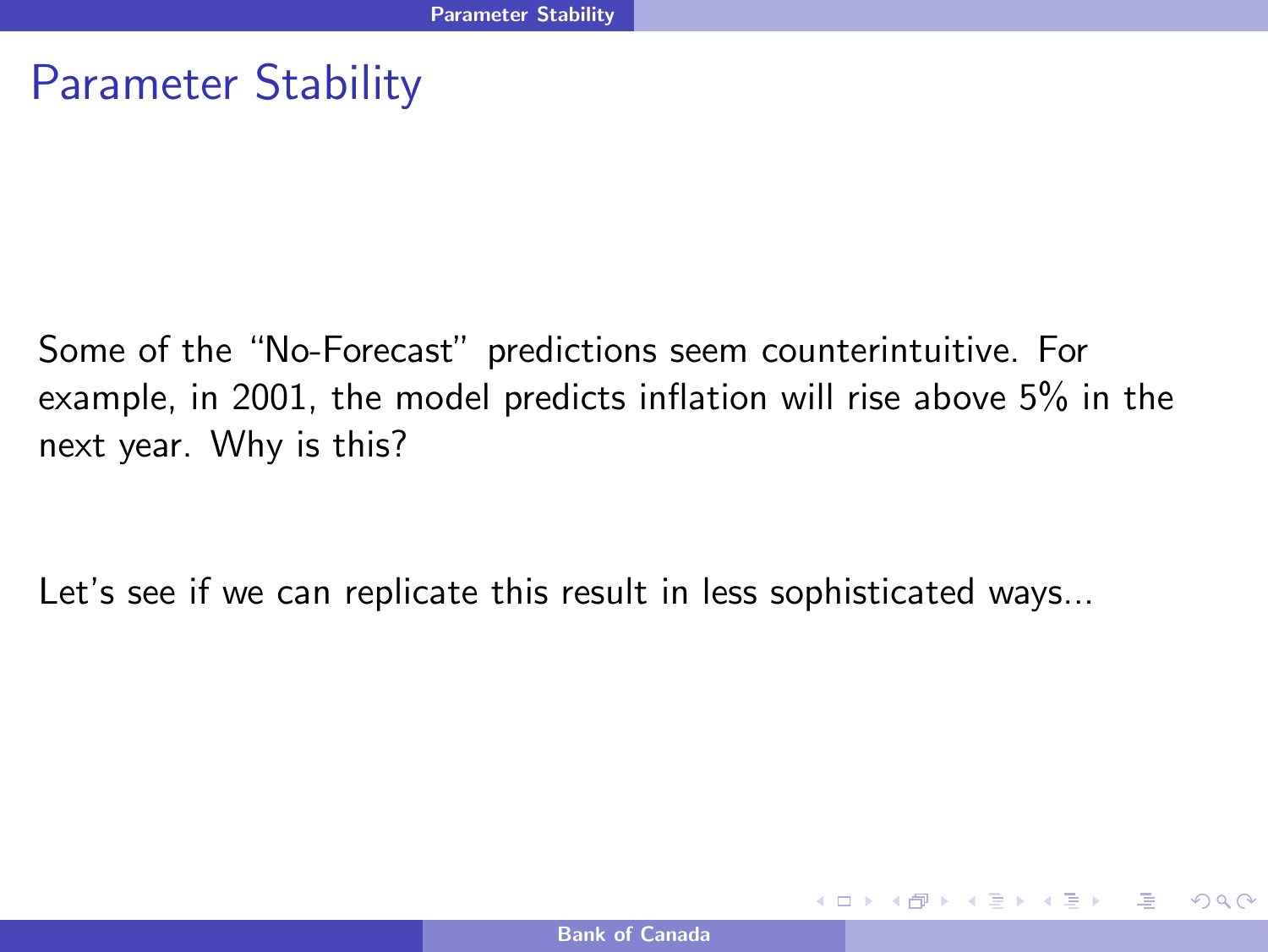## Predictive regressions

Form a VAR:

#### $X_{t+1} = AX_t + b + \epsilon_{t+1}$

 $X_t$  includes:

- **•** CPI inflation
- Industrial production
- **•** First two principal components of zero curve

イロメ イ何メ イヨメ イヨメー

画  $\eta$ an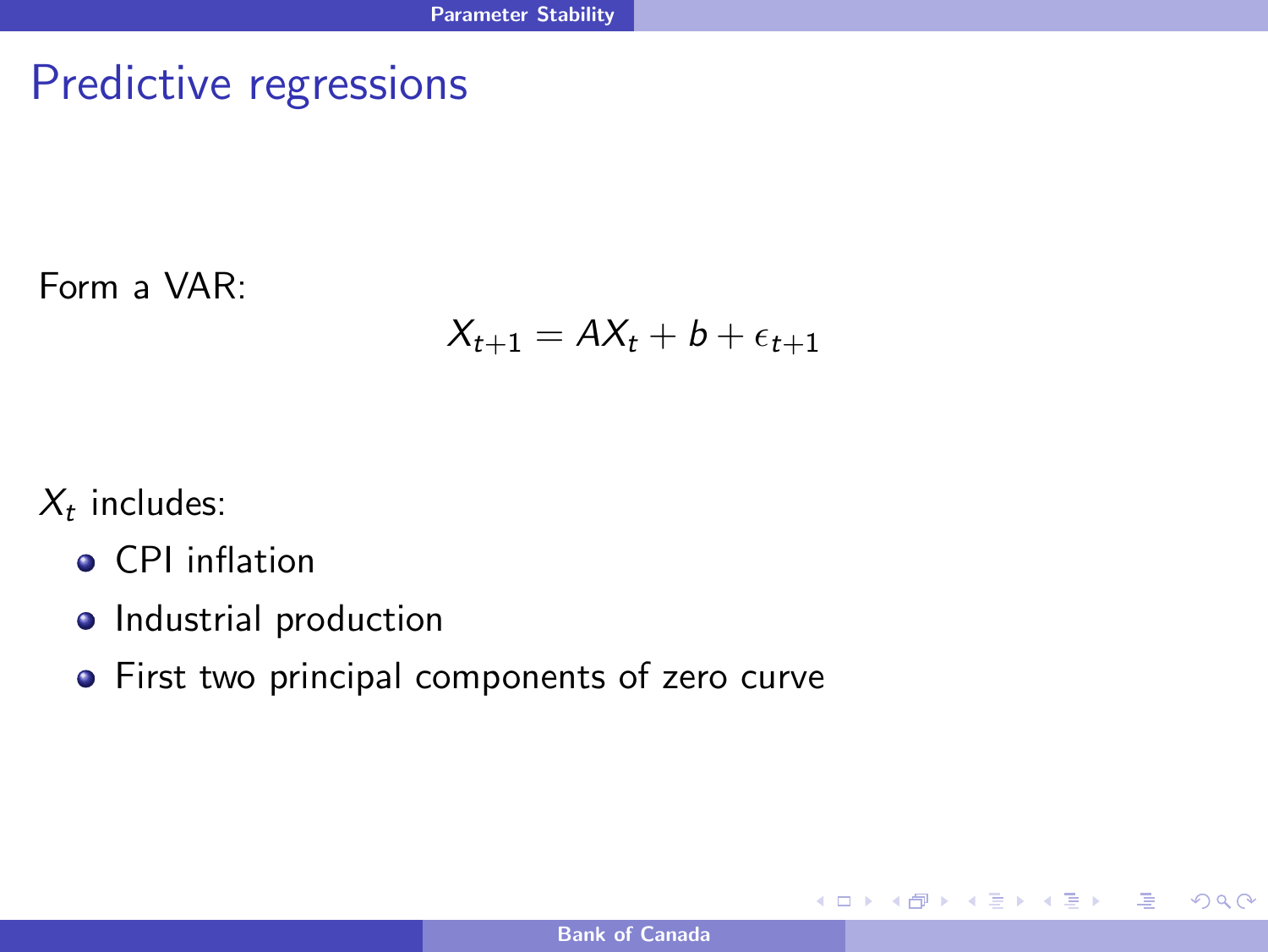# Predictive Regressions and Swap Data : 1 Quarter Ahead



4 0 8

 $QQ$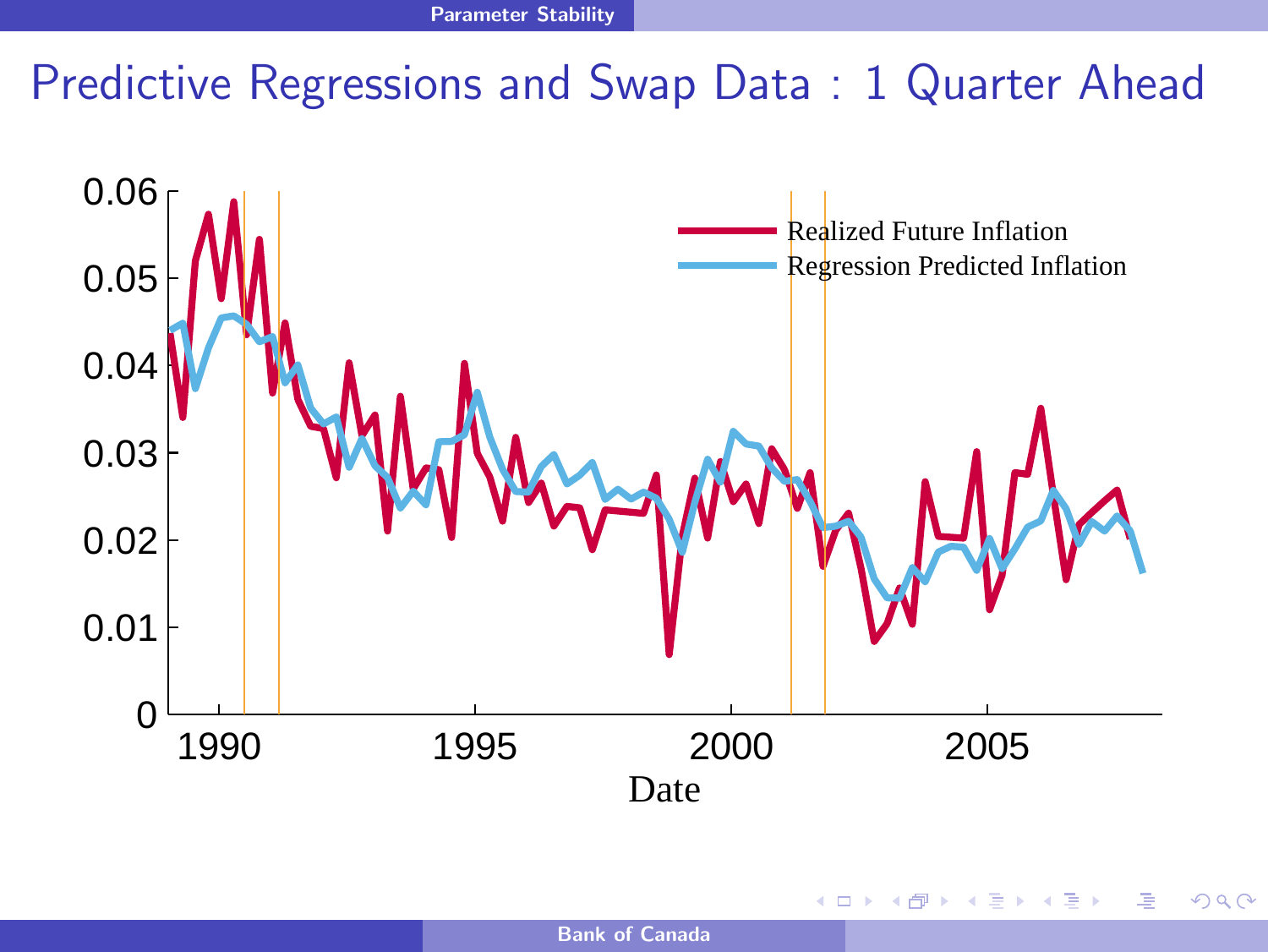# Predictive Regressions and Swap Data : 1 Quarter Ahead



**€ □ >** 

 $QQ$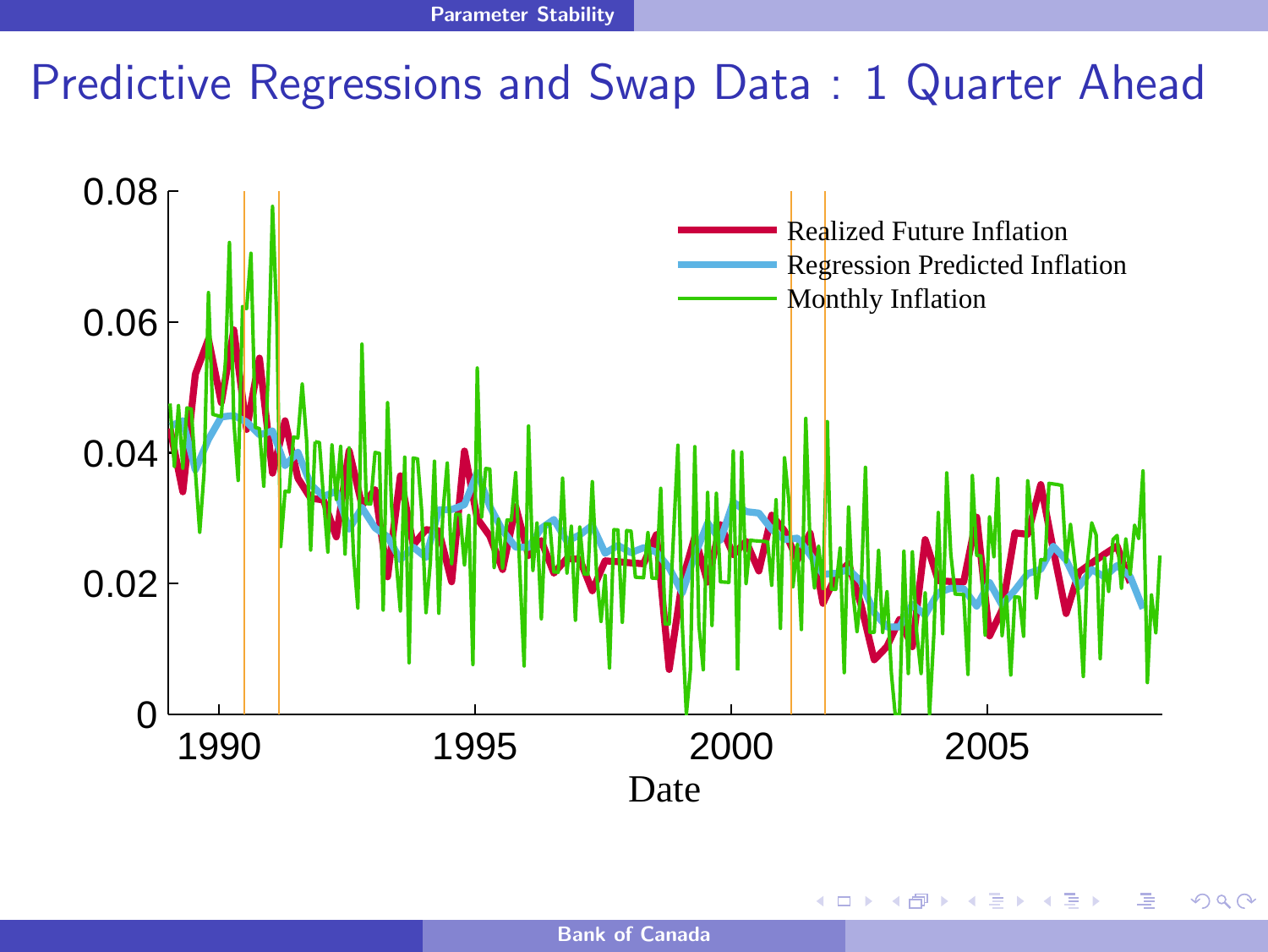#### Aside

The model gives inflation and growth preferred status: they are the only two variables which are observed without error in the estimation.

**←ロ ▶ ← ← 冊 ▶** 

画  $\eta$ a

점 ▶ ㅋ 점 ▶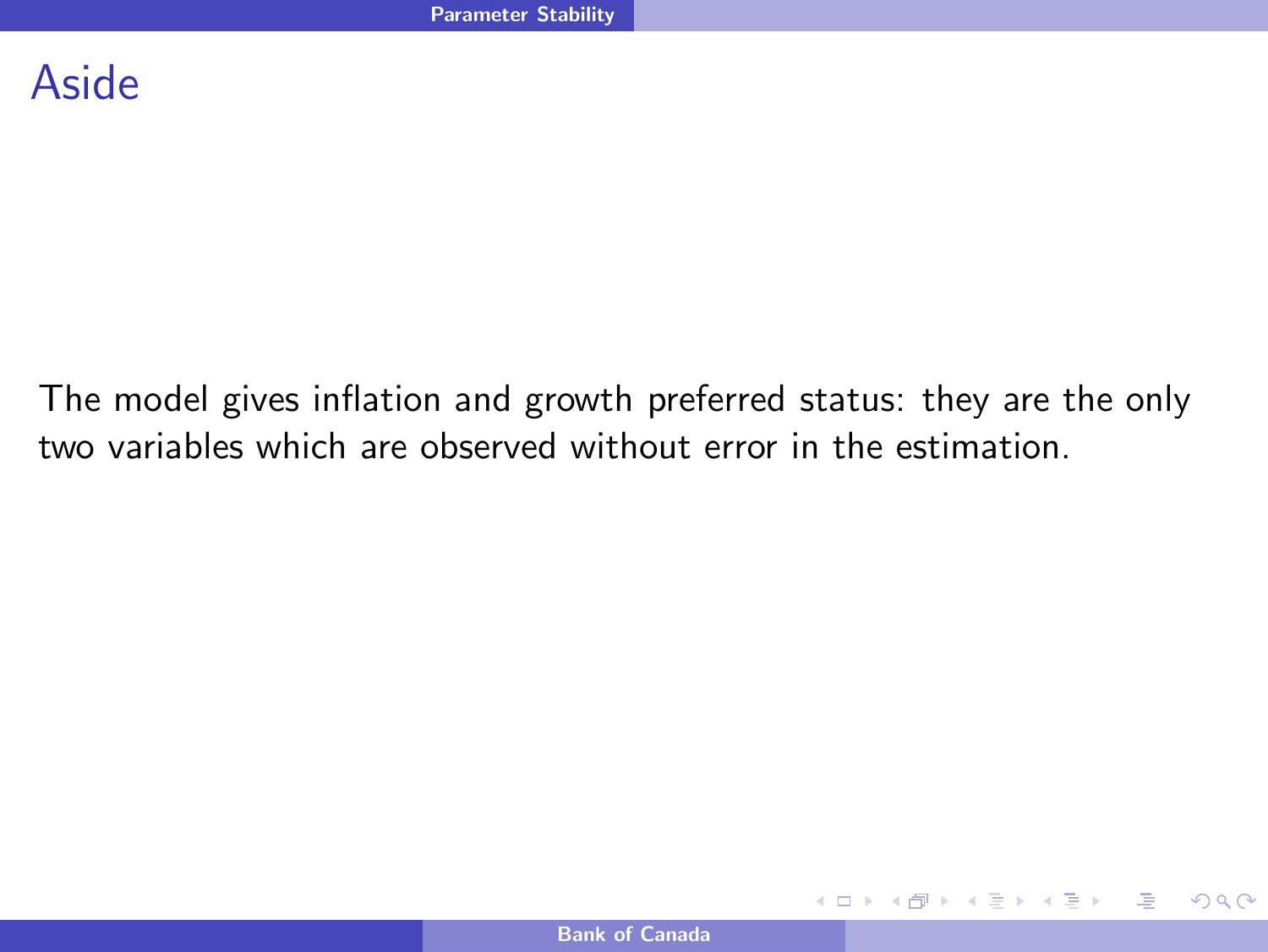#### Aside

The model gives inflation and growth preferred status: they are the only two variables which are observed without error in the estimation.

One could argue these two are the ones observed with the *most* error.

**←ロ ▶ ← ← 冊 ▶** 

- イヨメ イヨメ

庄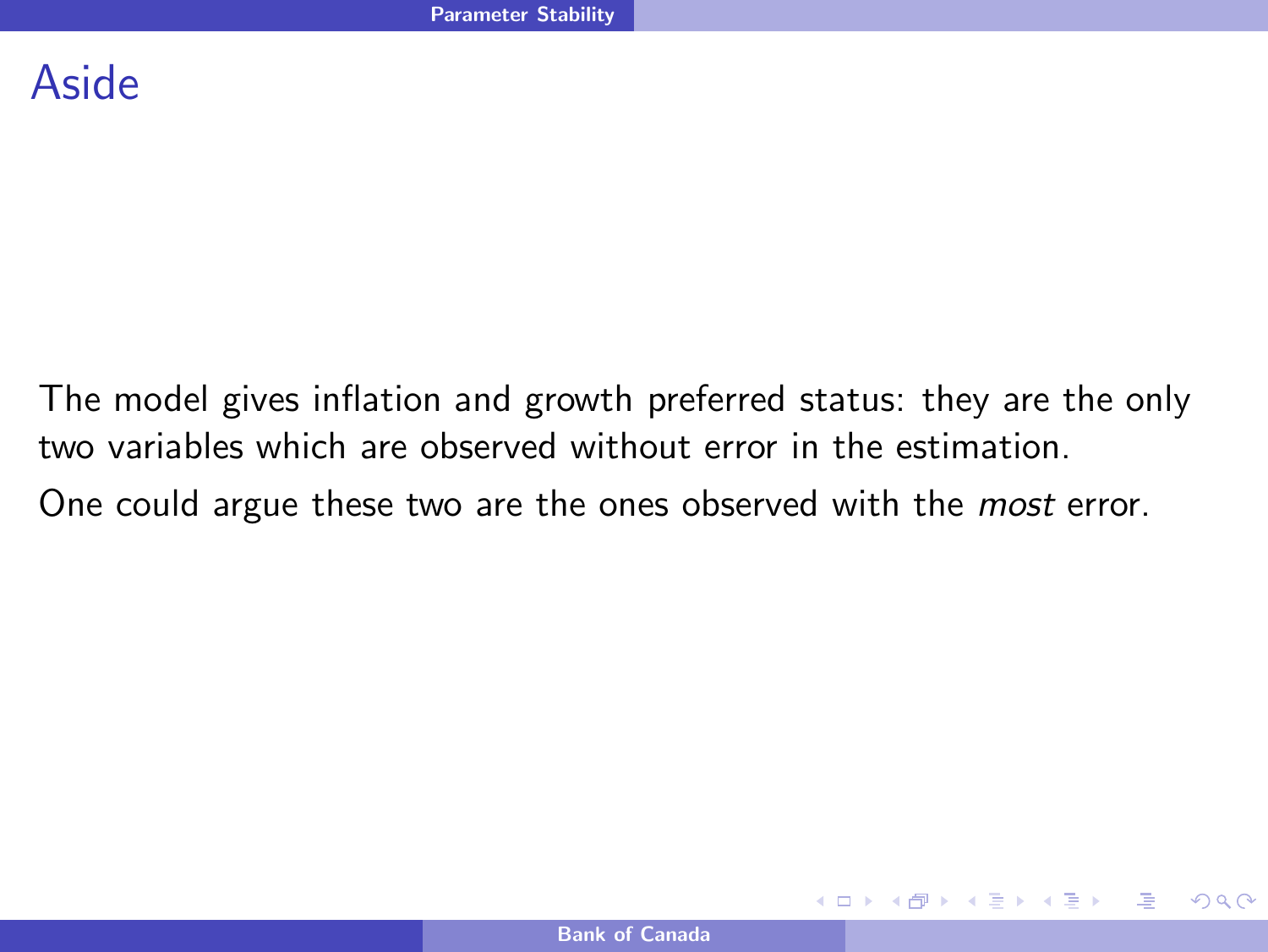#### Possible issues

- This framework is too simple and somehow focuses on this moment.
- Swap data is different?
- Short time series  $\Rightarrow$  overfit?

**∢ ロ ▶ 《 何** 

 $QQ$ 

画

おす 国家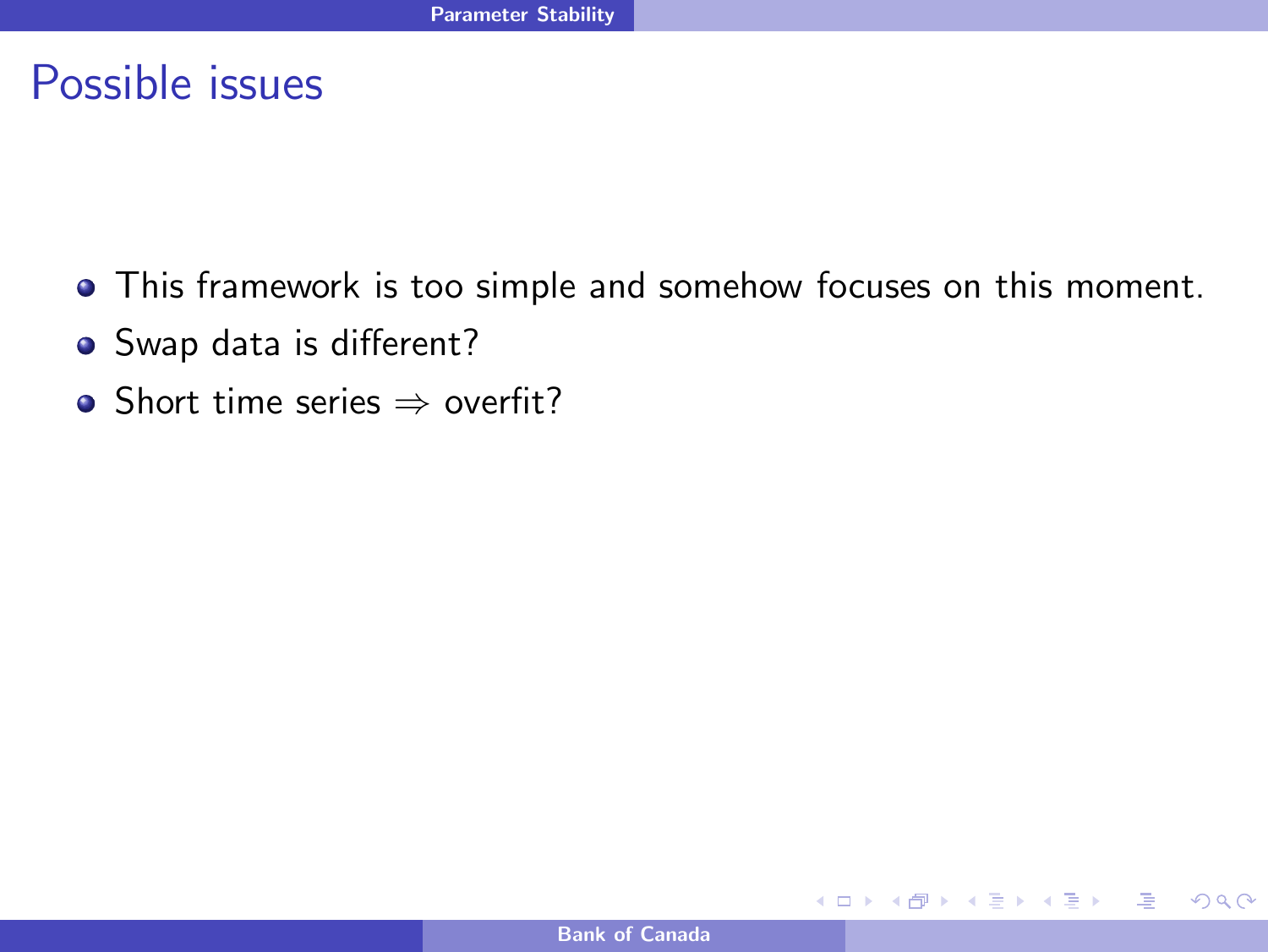#### Possible issues

- This framework is too simple and somehow focuses on this moment.
- Swap data is different?
- Short time series  $\Rightarrow$  overfit?

Let's try again with Gurkaynak, Sack, Wright dataset of splined treasury zeros used by Federal Reserve.

Use PCs for 1- to 7-year zeros to get very long sample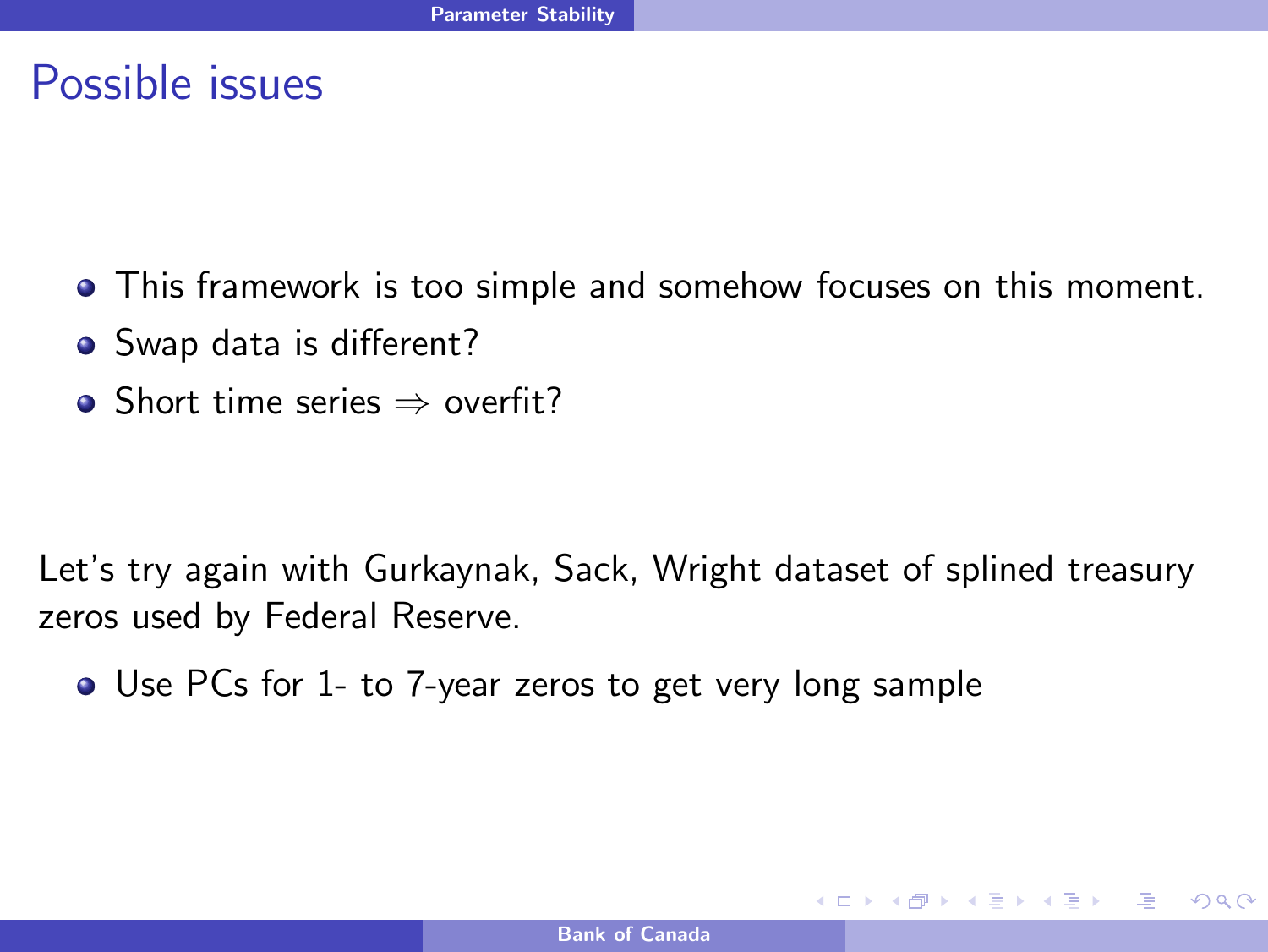# Predictive Regressions and GSW Data : 1 Year Ahead



4 0 F

 $QQ$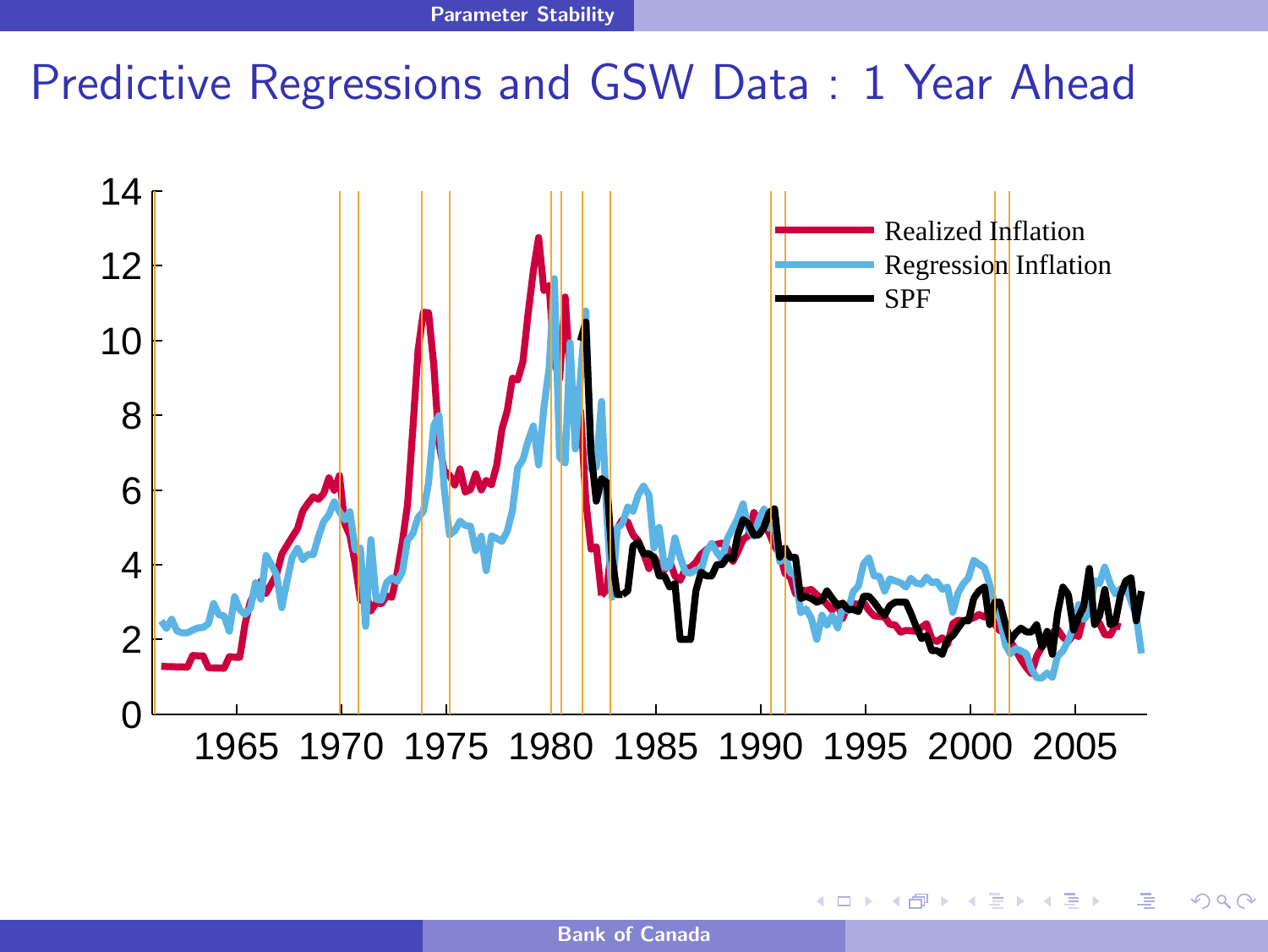## Post-monetary experiment regression



4 0 8 ×.  $\sim$ 41 ∍  $\sim$   $299$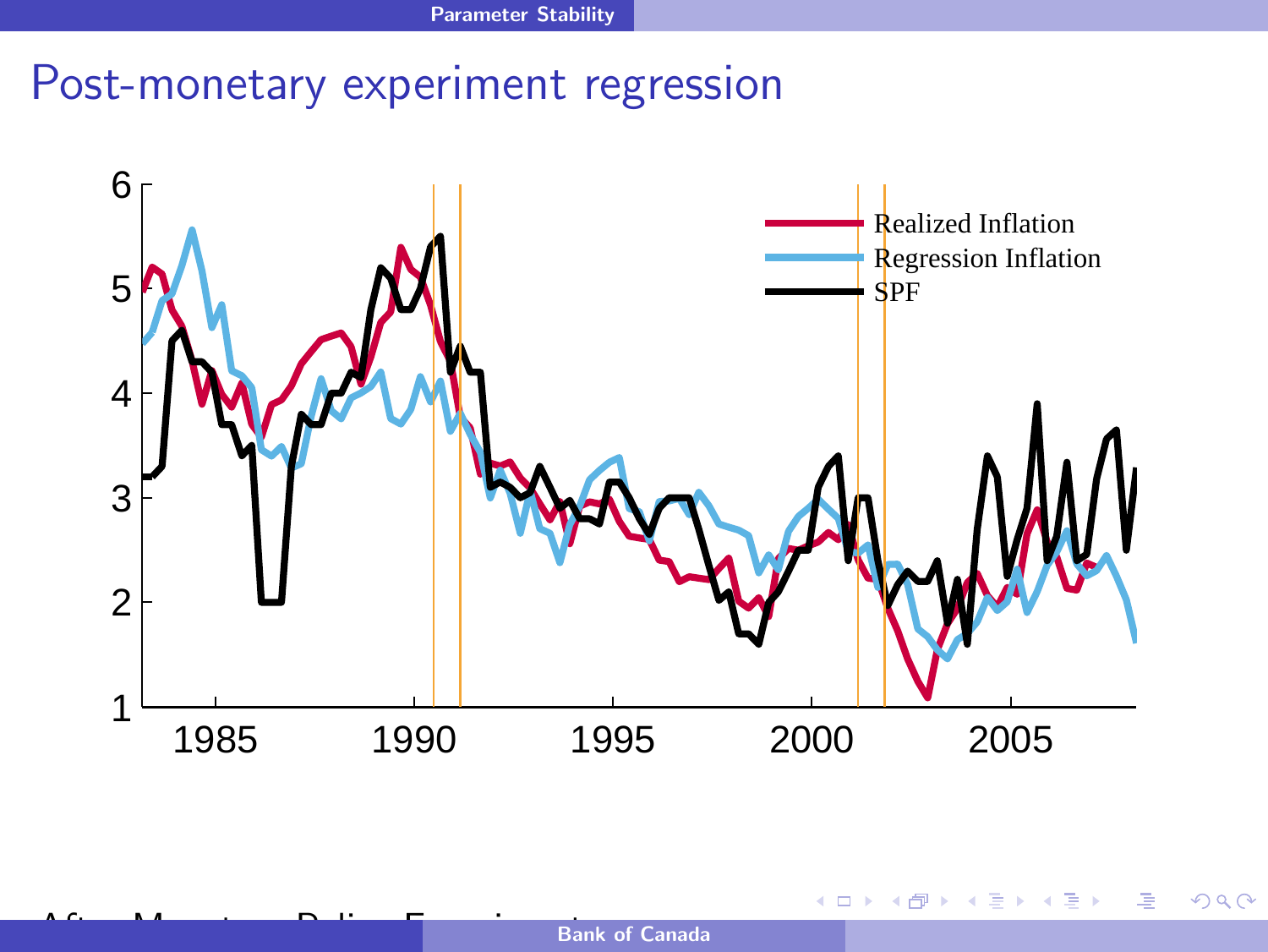Regression parameters vary greatly over sample period:

$$
S_{t+1} = AS_t + b + \epsilon_t
$$

Loadings for inflation:



 $\equiv$ 

メロメ メ何メ メミメ メミメ

 $QQ$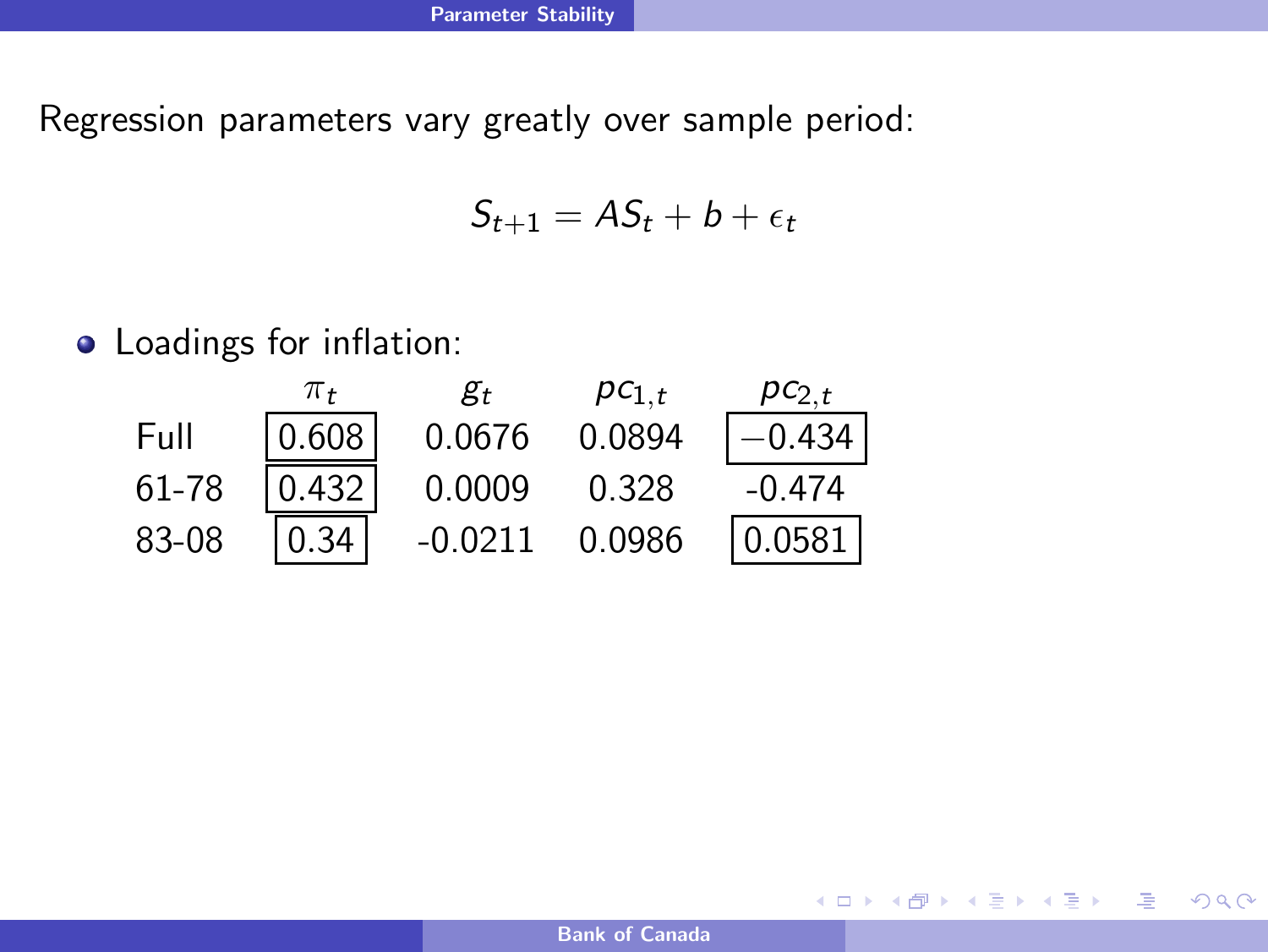Regression parameters vary greatly over sample period:

$$
S_{t+1} = AS_t + b + \epsilon_t
$$

• Loadings for inflation:



Likelihood ratio tests extremely strongly reject the pre-monetary experiment VAR is the same as the post-monetary experiment VAR.

4 0 8

 $2990$ 

化重复 化重变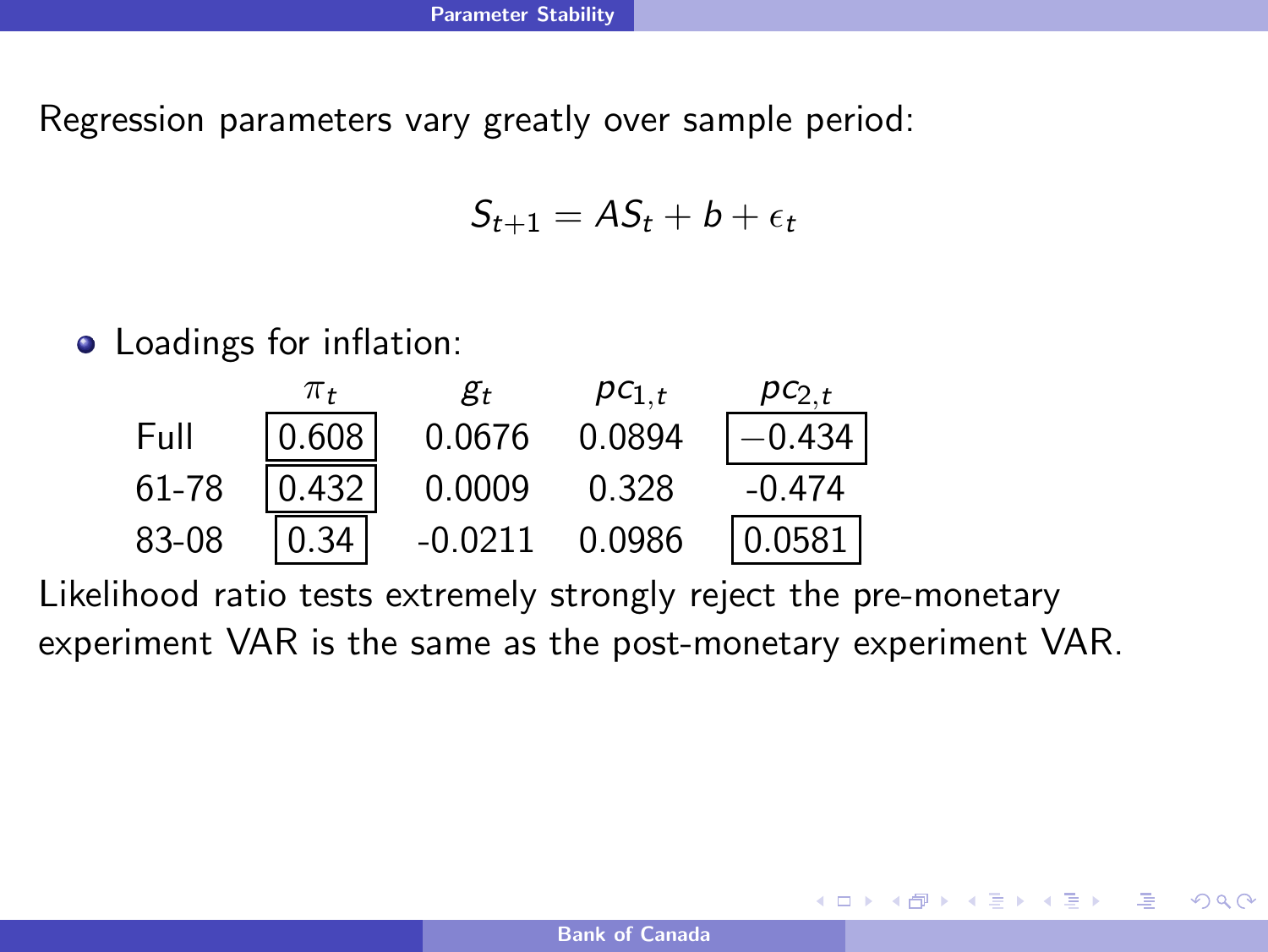Regression parameters vary greatly over sample period:

$$
S_{t+1} = AS_t + b + \epsilon_t
$$

• Loadings for inflation:



Likelihood ratio tests extremely strongly reject the pre-monetary experiment VAR is the same as the post-monetary experiment VAR.

This suggests either a more sophisticated time series model or a more sophisticated learning model.

- イヨメ イヨメ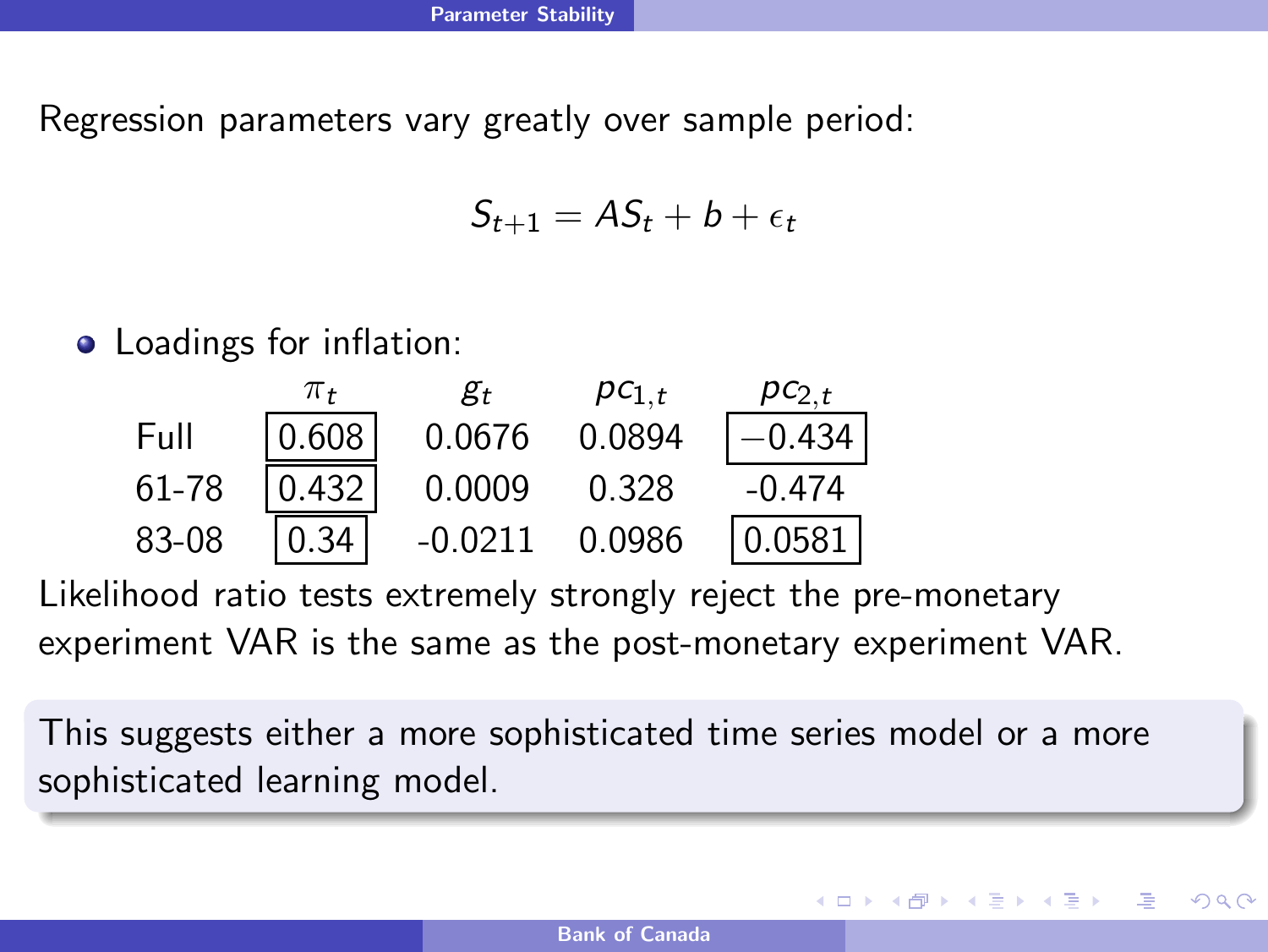The paper claims to back out inflation risk premia and concludes that they are low and declining.

This requires a key assumption:

**←ロ ▶ ← ← 冊 ▶** 

ミメスミメ

 $\eta$ a

画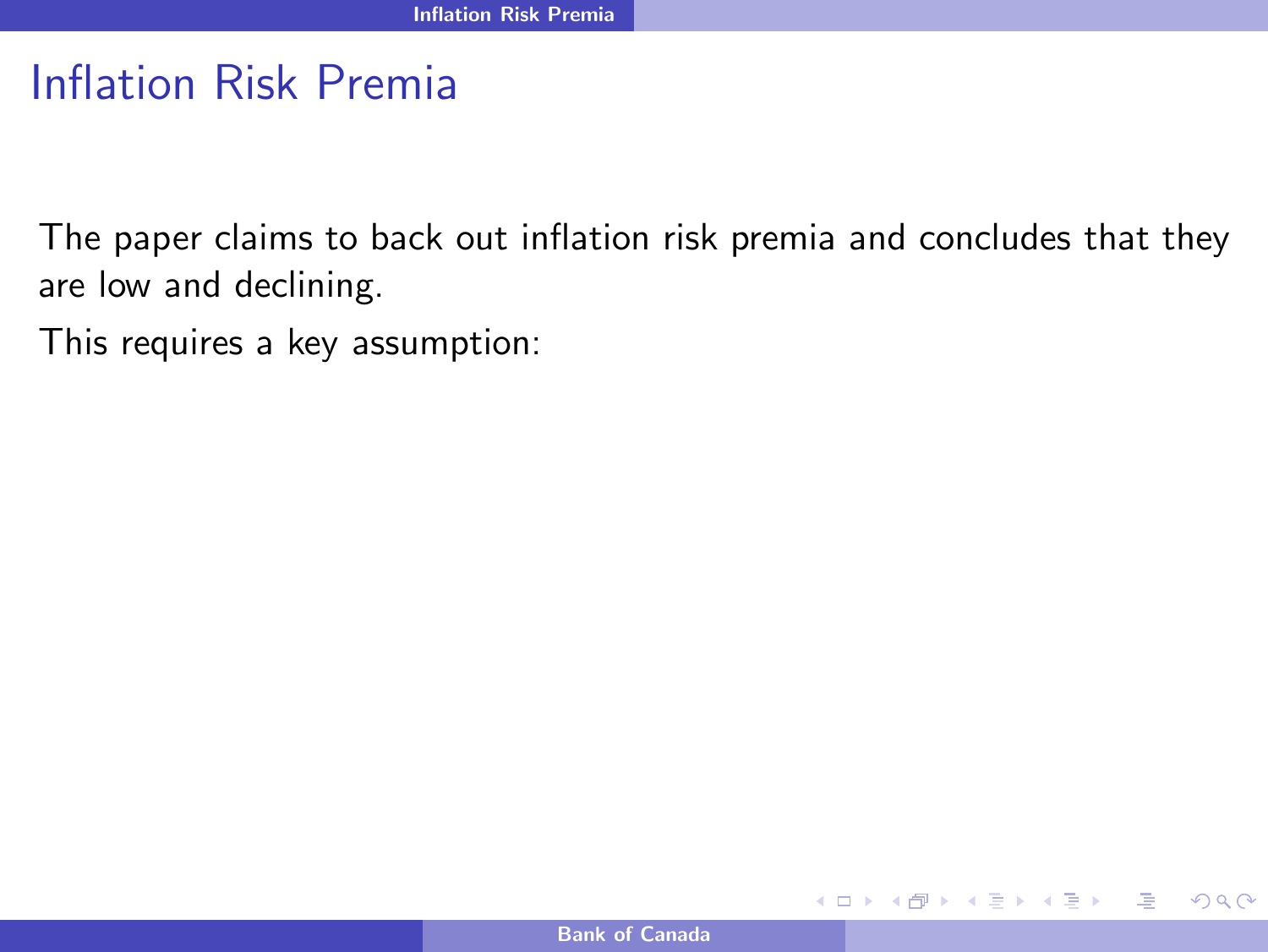The paper claims to back out inflation risk premia and concludes that they are low and declining.

This requires a key assumption:

Is inflation must be in the span of yields?

**€ □ >**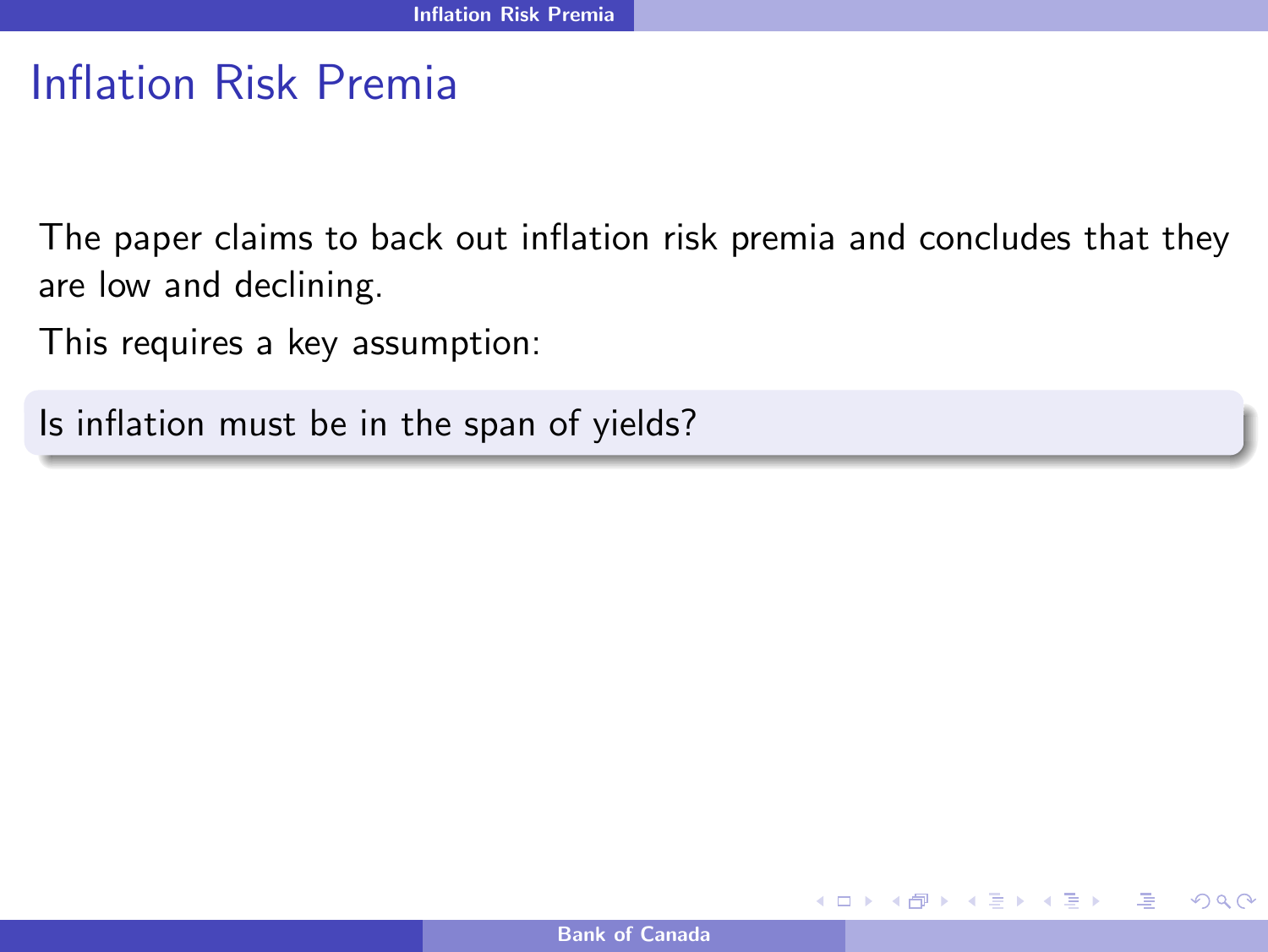The paper claims to back out inflation risk premia and concludes that they are low and declining.

This requires a key assumption:

Is inflation must be in the span of yields?

**1** If we believe inflation is spanned by yields, we are fine to compute inflation risk premium.

手下 メラト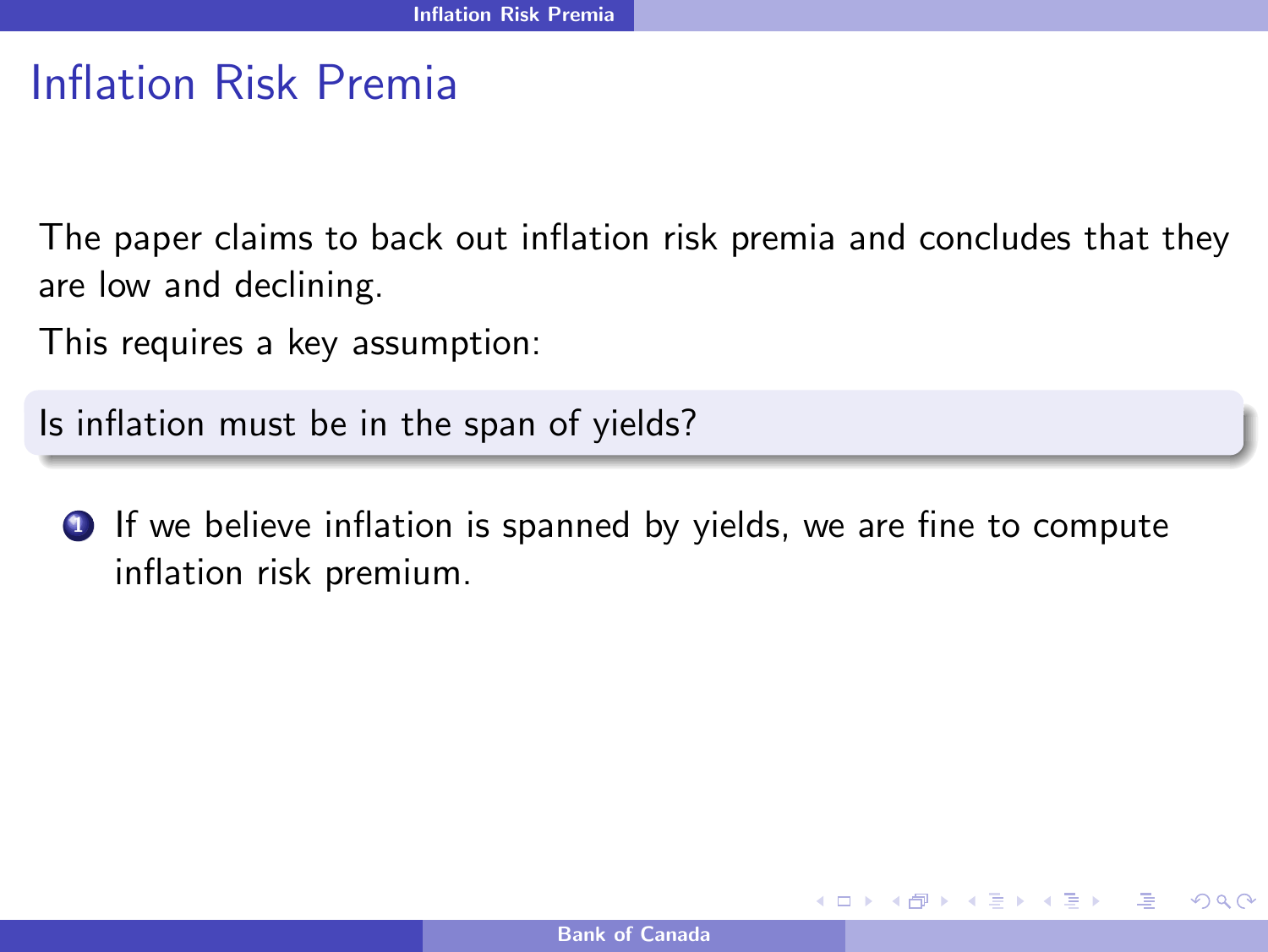The paper claims to back out inflation risk premia and concludes that they are low and declining.

This requires a key assumption:

Is inflation must be in the span of yields?

- **1** If we believe inflation is spanned by yields, we are fine to compute inflation risk premium.
- 2 On the other hand, in this case we just need to figure out the spanning relationship and we can compute inflation premia from bond premia.

イロト イ母 トイヨ トイヨ トー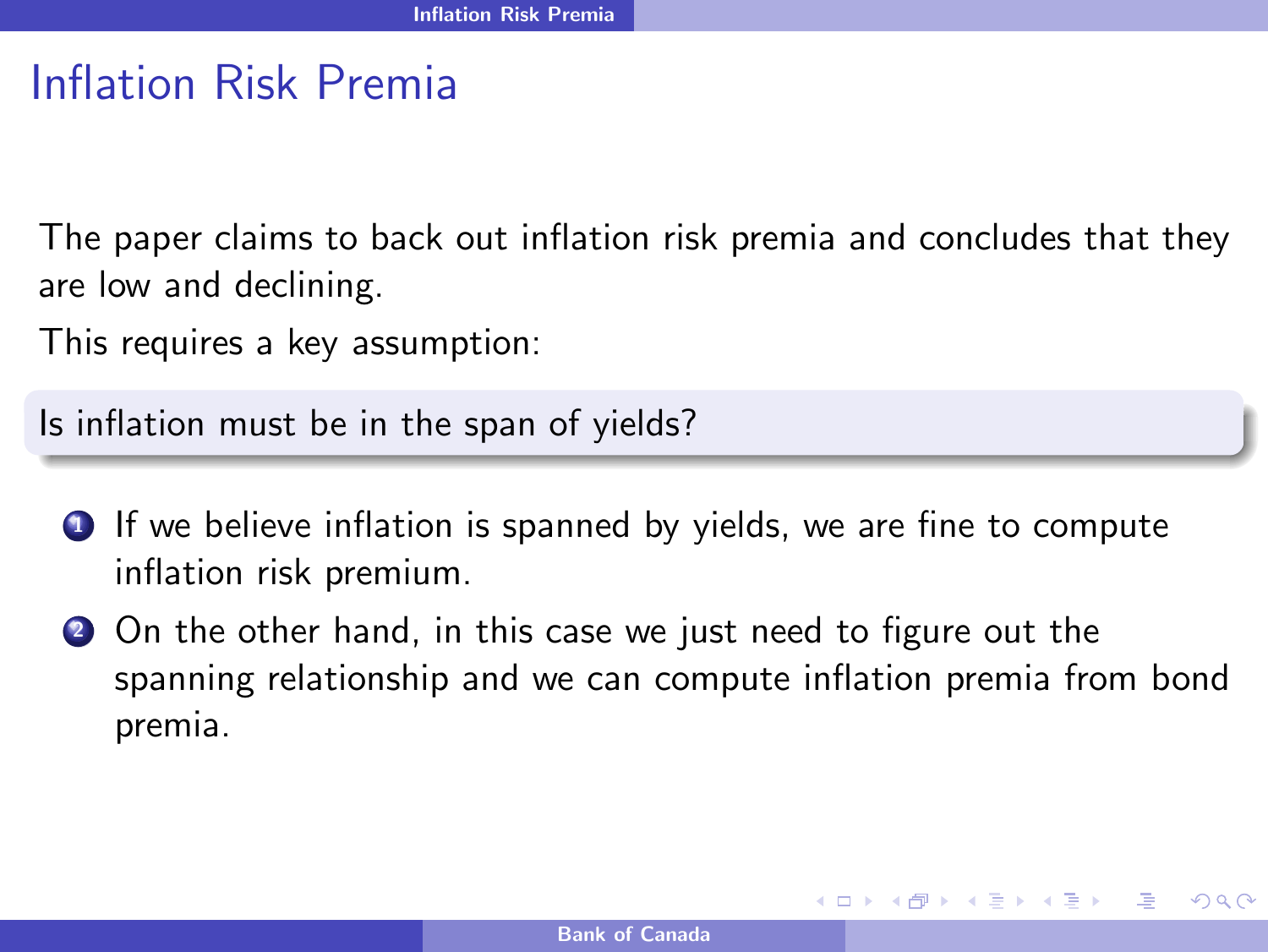# Inflation Residuals

If we think the truth is regressing correctly measured inflation on yields won't give a 100%  $R^2$ , then there is an unspanned inflation residual.

**K ロ ▶ K 何 ▶** 

ほう メラト

 $QQ$ 

画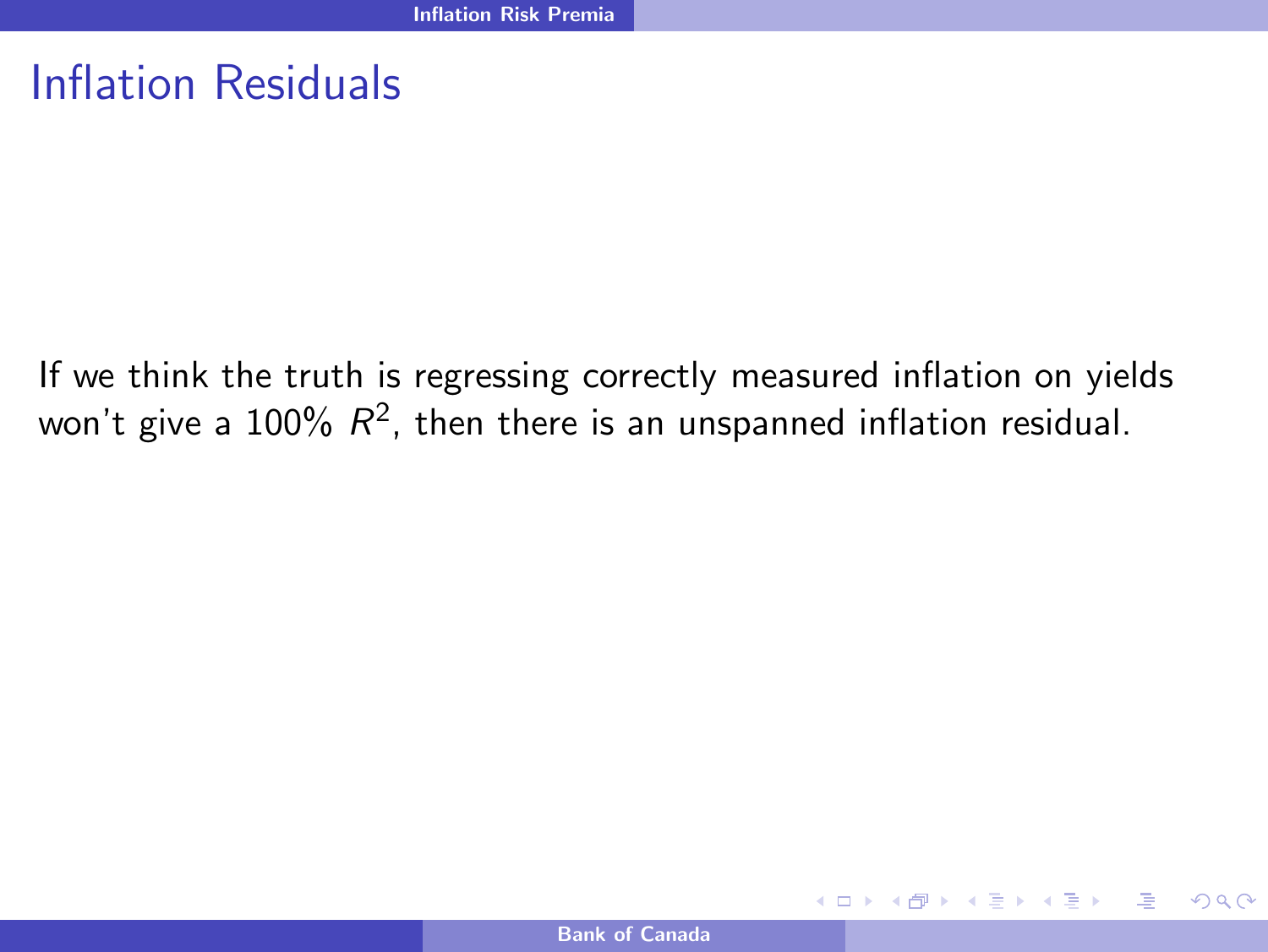## Inflation Residuals

If we think the truth is regressing correctly measured inflation on yields won't give a 100%  $R^2$ , then there is an unspanned inflation residual.

ANY risk neutral process for such a residual is consistent with no arbitrage!

イロメ イ押メ イヨメ イヨメー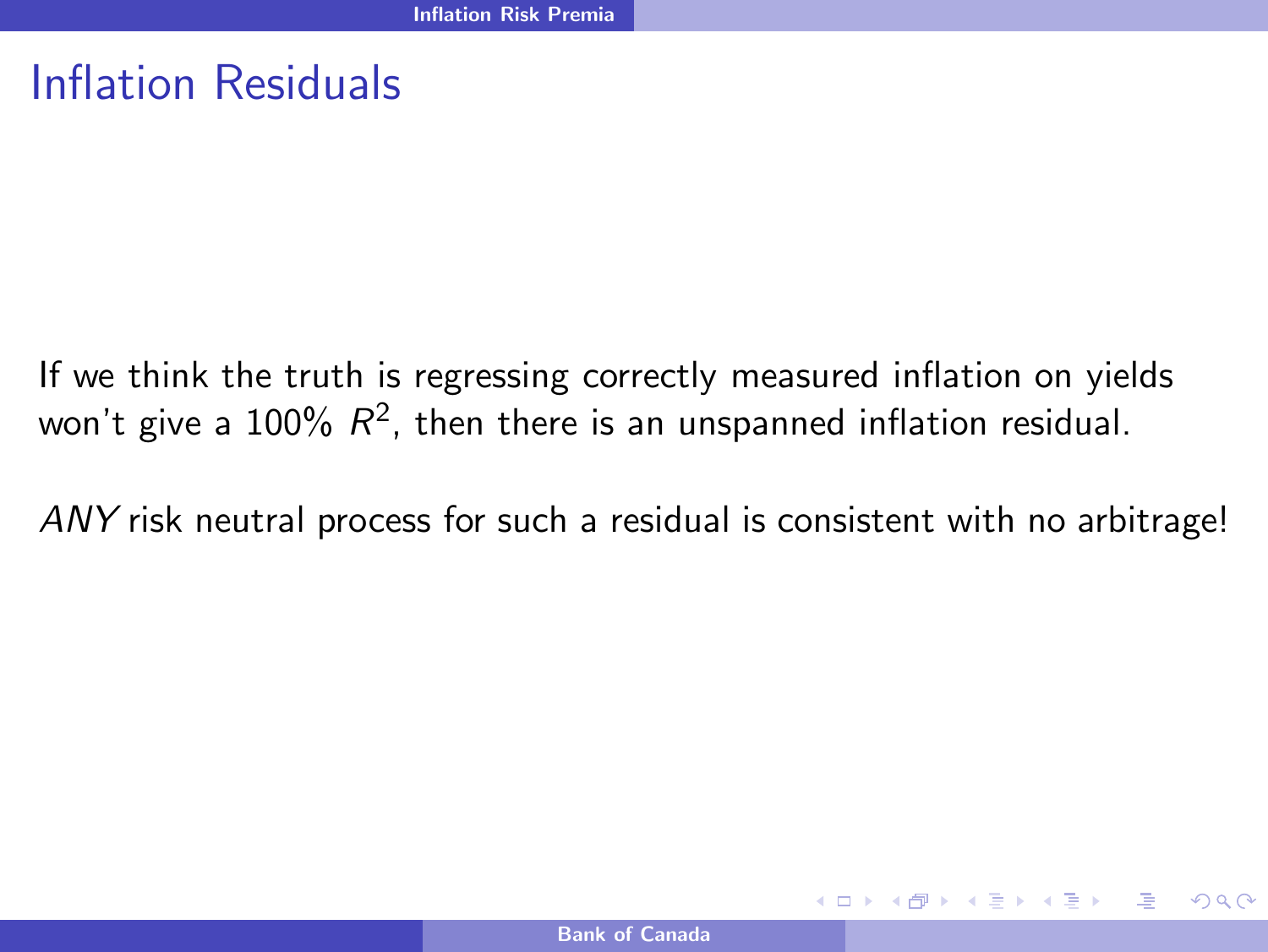On a high level: only the projection of the pricing kernel on traded asset prices is unique. If  $M<sub>T</sub>$  is a valid pricing kernel:

$$
p_t = E_t[M_T \text{payoff}_T]
$$

and  $\epsilon_T$  is orthogonal to all prices,  $M_T + \epsilon_T$  is also a valid pricing kernel. In Joslin, Priebsch, Singleton (2008) we show how to construct such models and implications for bond premia.

KED KAP KED KED E VAR